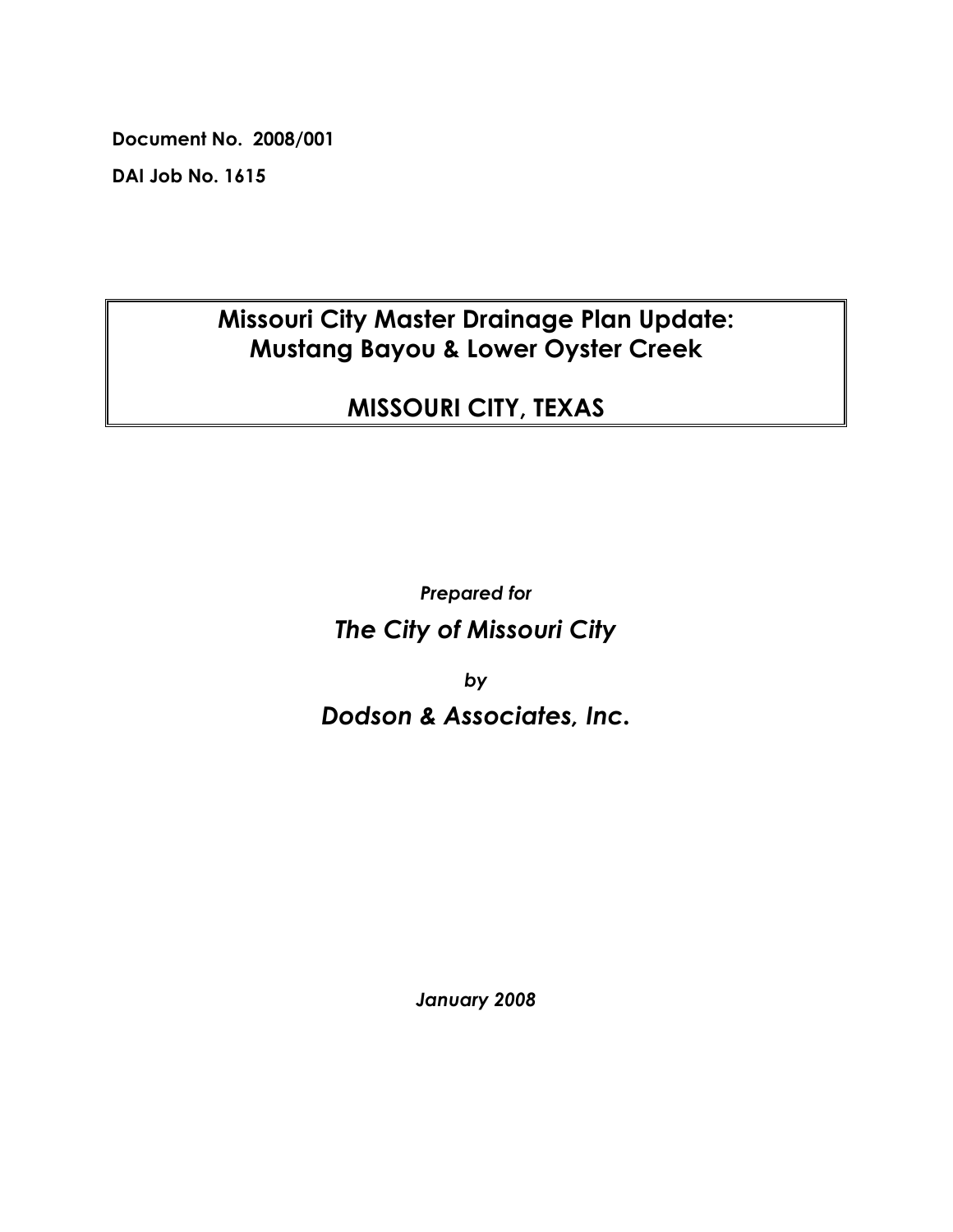#### **TABLE OF CONTENTS**

| 1.  |                                                                 |  |
|-----|-----------------------------------------------------------------|--|
| 1.1 |                                                                 |  |
| 1.2 |                                                                 |  |
| 1.3 |                                                                 |  |
| 1.4 |                                                                 |  |
| 1.5 |                                                                 |  |
| 1.6 |                                                                 |  |
| 1.7 |                                                                 |  |
| 1.8 |                                                                 |  |
| 1.9 |                                                                 |  |
| 2.  |                                                                 |  |
| 2.1 |                                                                 |  |
| 2.2 |                                                                 |  |
| 3.  |                                                                 |  |
| 3.1 |                                                                 |  |
| 3.2 |                                                                 |  |
| 4.  |                                                                 |  |
| 4.1 |                                                                 |  |
| 4.2 |                                                                 |  |
| 5.  |                                                                 |  |
| 5.1 | MUSTANG BAYOU ULTIMATE IMPROVEMENTS RIGHT-OF-WAY REQUIREMENTS25 |  |
| 5.2 |                                                                 |  |
| 5.3 |                                                                 |  |
| 5.4 |                                                                 |  |
| 6.  |                                                                 |  |
| 6.1 |                                                                 |  |
| 6.2 |                                                                 |  |
| 7.  |                                                                 |  |
| 7.1 |                                                                 |  |
| 8.  |                                                                 |  |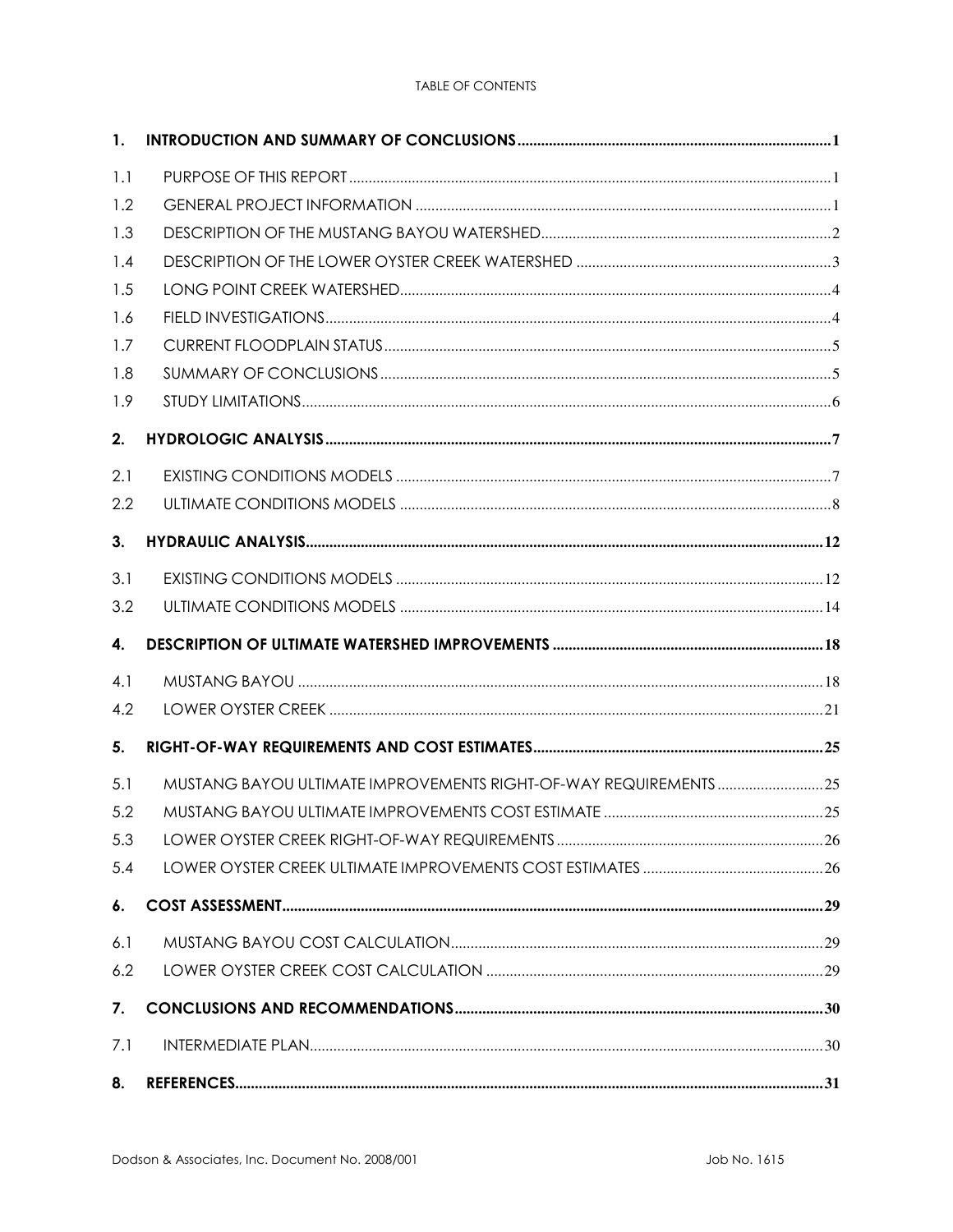#### **TABLE OF CONTENTS**

#### **TABLES**

- TABLE 2-1: EXISTING CONDITIONS RUNOFF PARAMETERS MUSTANG BAYOU
- TABLE 2-2: EXISTING CONDITIONS RUNOFF PARAMETERS LOWER OYSTER CREEK/LONG POINT CREEK
- TABLE 2-3: IMPERVIOUS PERCENTAGES USED FOR ULTIMATE CONDITIONS LANDUSE MAP
- TABLE 2-4: ULTIMATE CONDITIONS RUNOFF PARAMETERS MUSTANG BAYOU
- TABLE 2-5: ULTIMATE CONDITIONS RUNOFF PARAMETERS LOWER OYSTER CREEK/LONG POINT CREEK
- TABLE 3-1: COMPARISON OF HYDRAULIC CONDITIONS (100-YEAR MAX. DISCHARGES)
- TABLE 3-2: COMPARISON OF HYDRAULIC CONDITIONS (100-YEAR MAX, WATER SURFACE ELEVATIONS)
- TABLE 4-1: RIGHT-OF-WAY REQUIREMENTS FOR ULTIMATE IMPROVEMENTS MUSTANG BAYOU
- TABLE 4-2: KITTY HOLLOW LAKE ELEVATION VOLUME RELATIONSHIP
- TABLE 4-3: KITTY HOLLOW LAKE MODEL RESULTS
- TABLE 5-1<sup>+</sup> ADDITIONAL RIGHT-OF-WAY MUSTANG BAYOU
- TABLE 5-2: ULTIMATE IMPROVEMENTS COST ESTIMATE MUSTANG BAYOU
- TABLE 5-3: ADDITIONAL RIGHT-OF-WAY LOWER OYSTER CREEK
- TABLE 5-4: ULTIMATE IMPROVEMENTS COST ESTIMATE LOWER OYSTER CREEK

## **EXHIBITS AND APPDENDICES**

- EXHIBIT 1 GENERAL WATERSHED LOCATION MAP
- EXHIBIT 2 EXISTING CONDITIONS DRAINAGE AREAS
- **FXHIBIT 3 ULTIMATE CONDITIONS DRAINAGE AREAS WITH FUTURE LAND USE OVERLAY**
- EXHIBIT 4 MASTER DRAINAGE PLAN ELEMENTS MUSTANG BAYOU
- EXHIBIT 5 MASTER DRAINAGE PLAN ELEMENTS LOWER OYSTER CREEK
- EXHIBIT 6 WATER SURFACE PROFILES MUSTANG BAYOU & MUSTANG DIVERSION CHANNEL
- EXHIBIT 7 WATER SURFACE PROFILES MUSTANG BAYOU OLD CHANNEL
- EXHIBIT 8 WATER SURFACE PROFILES LOWER OYSTER CREEK
- EXHIBIT 9 WATER SURFACE PROFILES VICKSBURG DITCH
- APPENDIX A HYDROLOGIC MODEL OLITPLIT & CALCULATIONS
- **APPENDIX B HYDRAULIC MODEL OUTPUT**
- APPENDIX C SELECTED PHOTOGRAPHS OF MUSTANG BAYOU & LOWER OYSTER CREEK
- APPENDIX D DETAILED COST BREAKDOWN OF PROPOSED ULTIMATE IMPROVEMENTS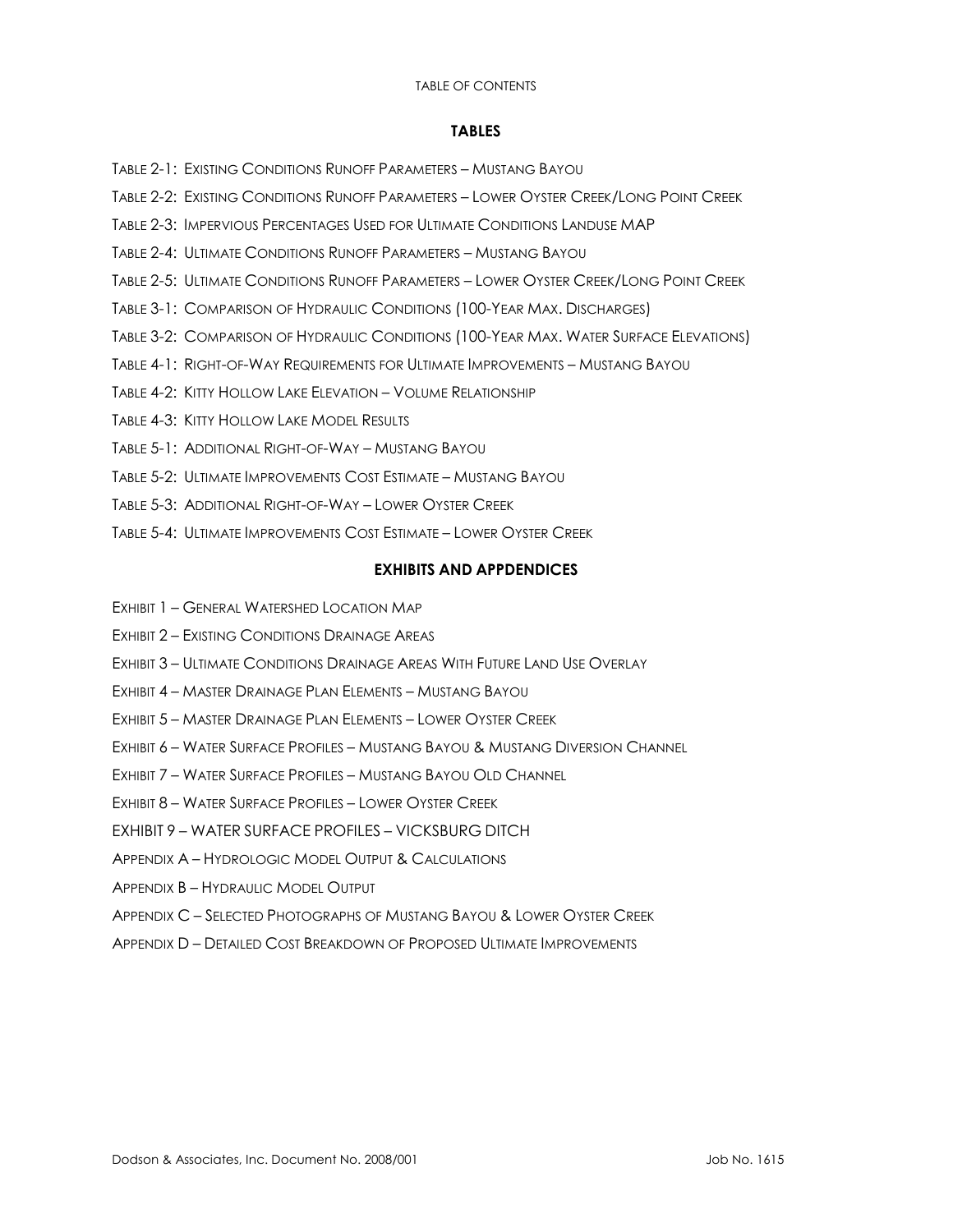## 1. INTRODUCTION AND SUMMARY OF CONCLUSIONS

## 1.1 PURPOSE OF THIS REPORT

This report has been prepared for Missouri City in support of the analysis associated with and update to the Master Drainage Plan for Mustang Bayou and Lower Oyster Creek. The following sections of the report describe the results of hydrologic and hydraulic analyses of current conditions, the proposed improvements to the watersheds, and the impacts of the proposed improvements on the watersheds.

## **1.2 GENERAL PROJECT INFORMATION**

The Mustang Bayou and Lower Oyster Creek watersheds are located mostly within the southern and eastern city limit of Missouri City. The Lower Oyster Creek watershed area examined in this study also includes the watershed of Long Point Creek, which combines with Lower Oyster Creek near its mouth at the Sienna External Channel. Each watershed has been previously studied. Lockwood, Andrews and Newnam, Inc. (LAN) completed the original Master Drainage Plan for the City in 1987. Since then, other engineering firms including Pate Engineers, Inc., Jones & Carter, Inc. and Snowden Engineering, Inc., have prepared supplemental reports for the study area for other agencies including the Ft. Bend County Drainage District (FBCDD), and property owners. Dodson & Associates, Inc. prepared an updated study for the watersheds in 2001. For purposes of this study, the LAN report is considered to be the City's original plan for the watersheds and is the report that this study is meant to update, as did the previous update study. This study, however, incorporated more detailed topographic data (2005 LiDAR) for each watershed, which allowed more detailed planning and modeling to take place. In addition, hydraulic modeling was performed using an unsteady flow model that provides a more detailed portrayal of water surface elevations and peak flows that exist in the main channels through the entire storm event modeled. With this approach, changes in flow direction and the effect of channel constrictions and changes on water surface elevations can be viewed in a more dynamic manner. Previous studies used a steady flow approach for modeling.

The proposed improvements to the Mustang Bayou watershed include channel modifications (typically widening and re-grading), the replacement and/or revisions to crossing structures such as bridges and culverts, and the use of Kitty Hollow Lake as a regional detention facility. There are no major improvements proposed for the Lower Oyster Creek watershed in this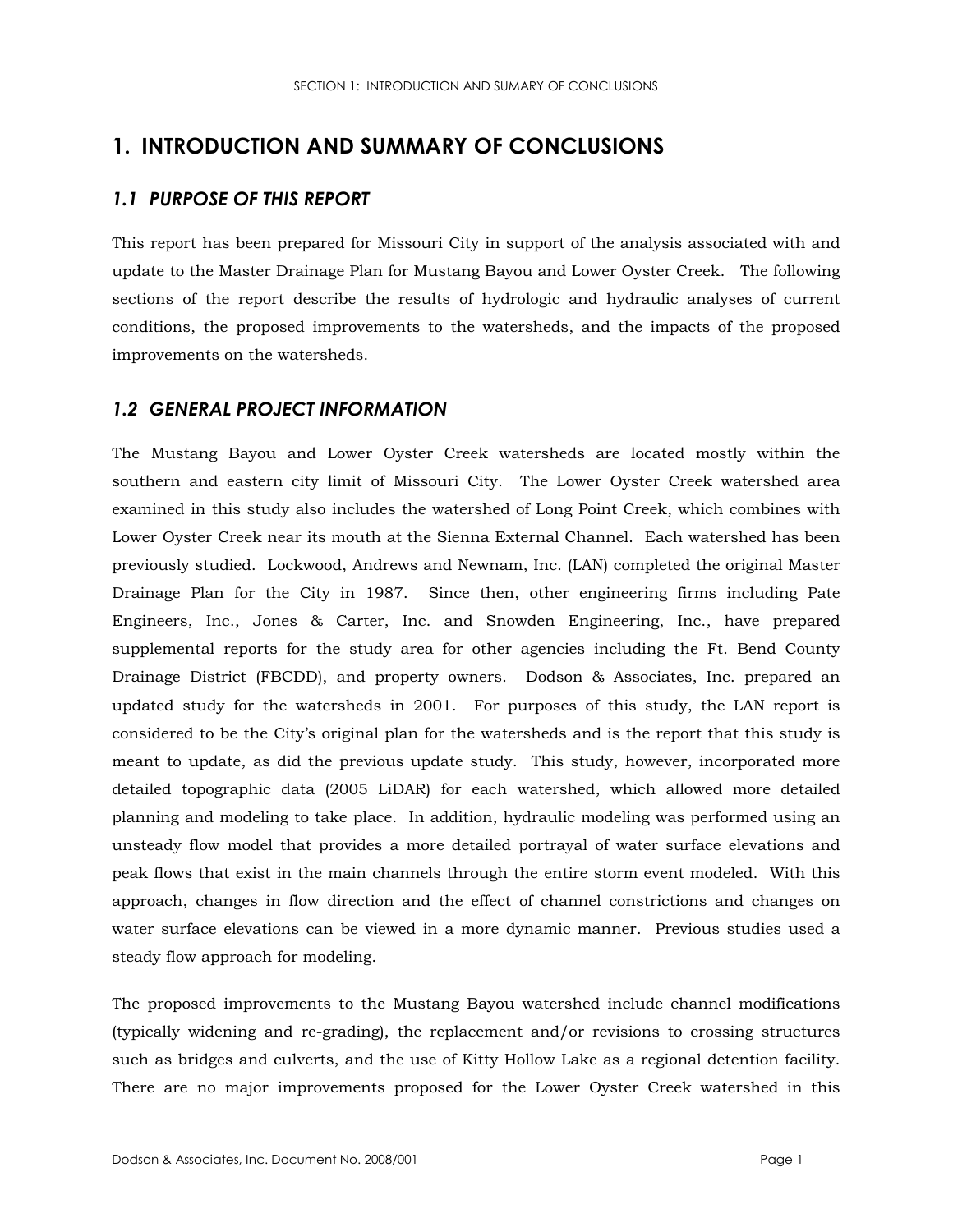study. Maintenance of existing structures will be necessary in order to maintain conveyance and storage capacity in Lower Oyster Creek. There appears to be sufficient capacity in the channel to contain the peak flows in the 100-year ultimate condition, with limited modifications, typically involving fill along areas with low channel banks.

These improvements will be utilized to contain the 100-year peak flows within the channel banks of the main channels under ultimate development conditions within the watershed. **Exhibit 1** illustrates the location of the Mustang Bayou and Lower Oyster Creek watersheds, while **Exhibits 2 – 5** show the location of the watershed subareas and the general locations of the proposed improvements and **Exhibits 6 - 8** show the resulting water surface profiles in the main channels. Appendices A and B include model input, output, and supplemental information regarding the calculations included in the analysis, **Appendix C** includes selected photographs of conditions in the watersheds, and **Appendix D** includes detail on the cost estimates included in this study.

It is important to note that all elevations referred to in this study are referenced to NAVD 88, 2001 adjustment, unless noted otherwise. This datum adjustment is used for the ongoing Fort Bend County Flood Insurance Study (FIS) update. Previous studies referenced Missouri City Datum, which is approximately 2.4 feet higher than the datum used in this study in the general vicinity of Kitty Hollow Lake. The difference between the two datum adjustments will vary across the watersheds and Missouri City Datum benchmarks, and is included here to provide a relative understanding of the difference.

### 1.3 DESCRIPTION OF THE MUSTANG BAYOU WATERSHED

The portion of the Mustang Bayou watershed included within the city limit drains approximately 3080 acres (4.8 square miles). The watershed is flat, with overland slopes ranging from about 5 to 20 feet per mile. Under existing conditions, the watershed is about 40% developed. The development in the watershed consists mostly of subdivisions with singlefamily homes on small lots. Some commercial development is scattered throughout the watershed.

Mustang Bayou generally drains in a southerly direction from its beginning north of Cartwright Road. The ditch runs approximately 2.8 miles from its most upstream open ditch section to a point where it begins to flow to the east. At this point, a diversion (the Mustang Diversion Channel) carries the majority of the flow south toward Kitty Hollow Lake and allows only a small portion of the flow to remain in the original channel. The Mustang Bayou channel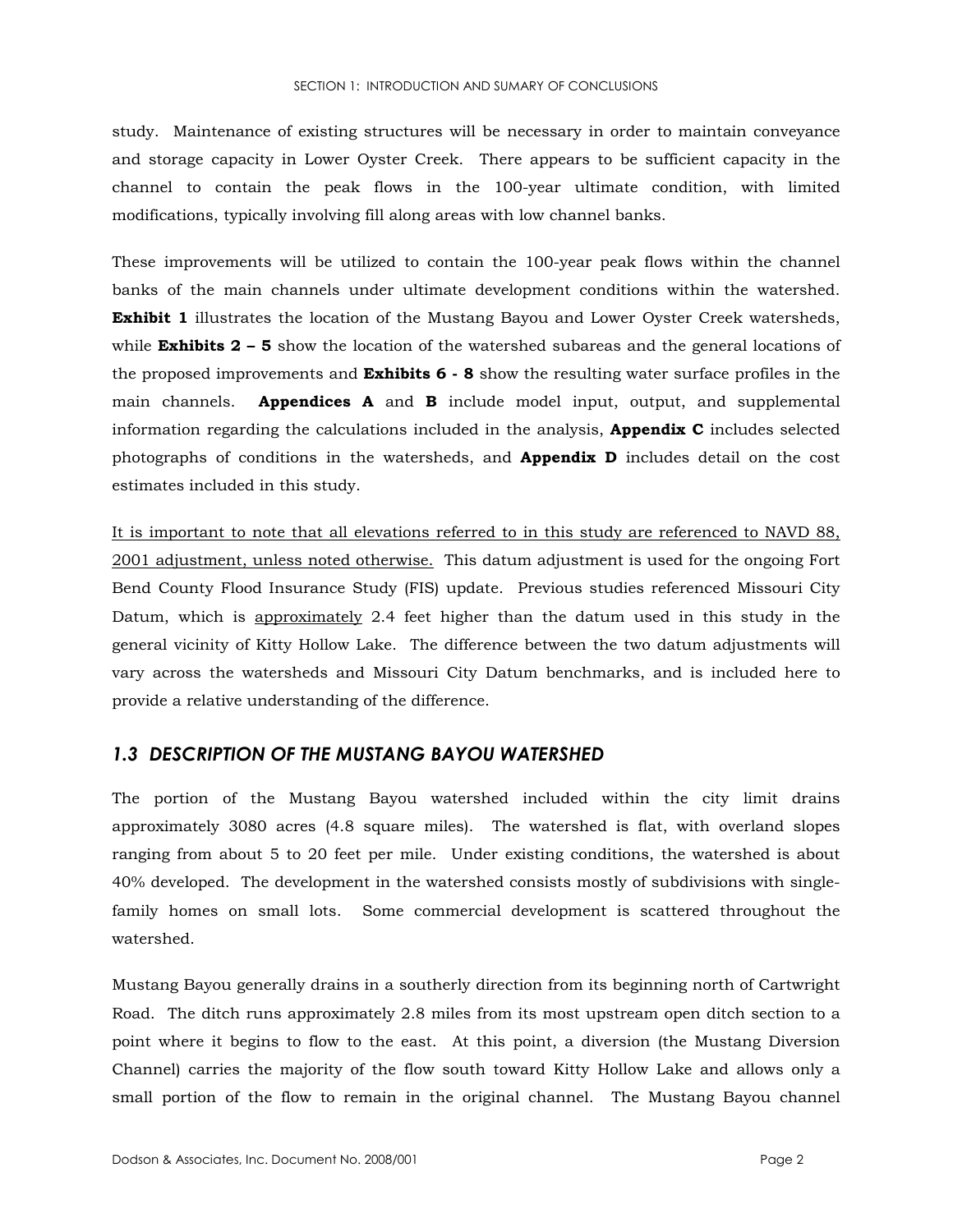continues to the east for approximately one mile, crosses under the Fort Bend Tollway, and reaches the Missouri City Limit. The diversion channel flows south under Lake Olympia Parkway and Senior Road, then westward to its mouth at Kitty Hollow Lake. The diversion channel is approximately 1.3 miles long. Kitty Hollow Lake serves as the outlet for the majority of the flows in Mustang Bayou. A watershed map that shows these features is included as Exhibit 2.

#### 1.4 DESCRIPTION OF THE LOWER OYSTER CREEK WATERSHED

The portion of the Lower Oyster Creek watershed included in this study drains approximately 1870 acres (2.9 square miles) of land in southern Missouri City, immediately below the Mustang Bayou watershed. The watershed is also flat. Under existing conditions, the watershed is about 60% developed. The density of existing development in the Lower Oyster Creek watershed is less than the Mustang Bayou watershed, with development primarily consisting of large-lot subdivisions and the use oxbow lakes as detention and amenity features. Currently, little commercial development exists in the watershed.

Some of the flow at the upstream end of Lower Oyster Creek comes from the outfall of Kitty Hollow Lake, and hence from the Mustang Bayou watershed. The upper portions of the watershed act as a ponding area with flows from Kitty Hollow Lake and local runoff being the chief constituents. Channel slopes in this area change direction and, during certain portions of rainfall events, cause accumulated runoff in the channel to flow in a northwesterly direction and outfall into Flat Bank Diversion channel. As the runoff events continue, the flow direction gradually reverses and the accumulated runoff travels in a southeasterly direction, which is considered the "downstream" direction, toward the Sienna External Channel and the Brazos River.

The upper end of Lower Oyster Creek begins at the end of Oyster Creek, near the Flat Bank Diversion channel. After passing under State Highway 6, Lower Oyster Creek drains in a southeasterly direction under Sienna Parkway Drive, Trammel-Fresno Road, and then south under Watts Plantation Road. At this point, the Lower Oyster Creek constructed channel begins and flows south and east to the BRA Canal crossing, where flow from the adjacent Long Point Creek is combined, then continues under McKeever Road, and travels approximately 1000 feet further downstream into the Sienna development external channel. The Sienna external channel carries flow from Lower Oyster Creek, Long Point Creek and the Sienna development interior drainage system to the Brazos River. The LAN study continued the Lower Oyster Creek Channel on to the Brazos River by way of the Sienna channel and recommended a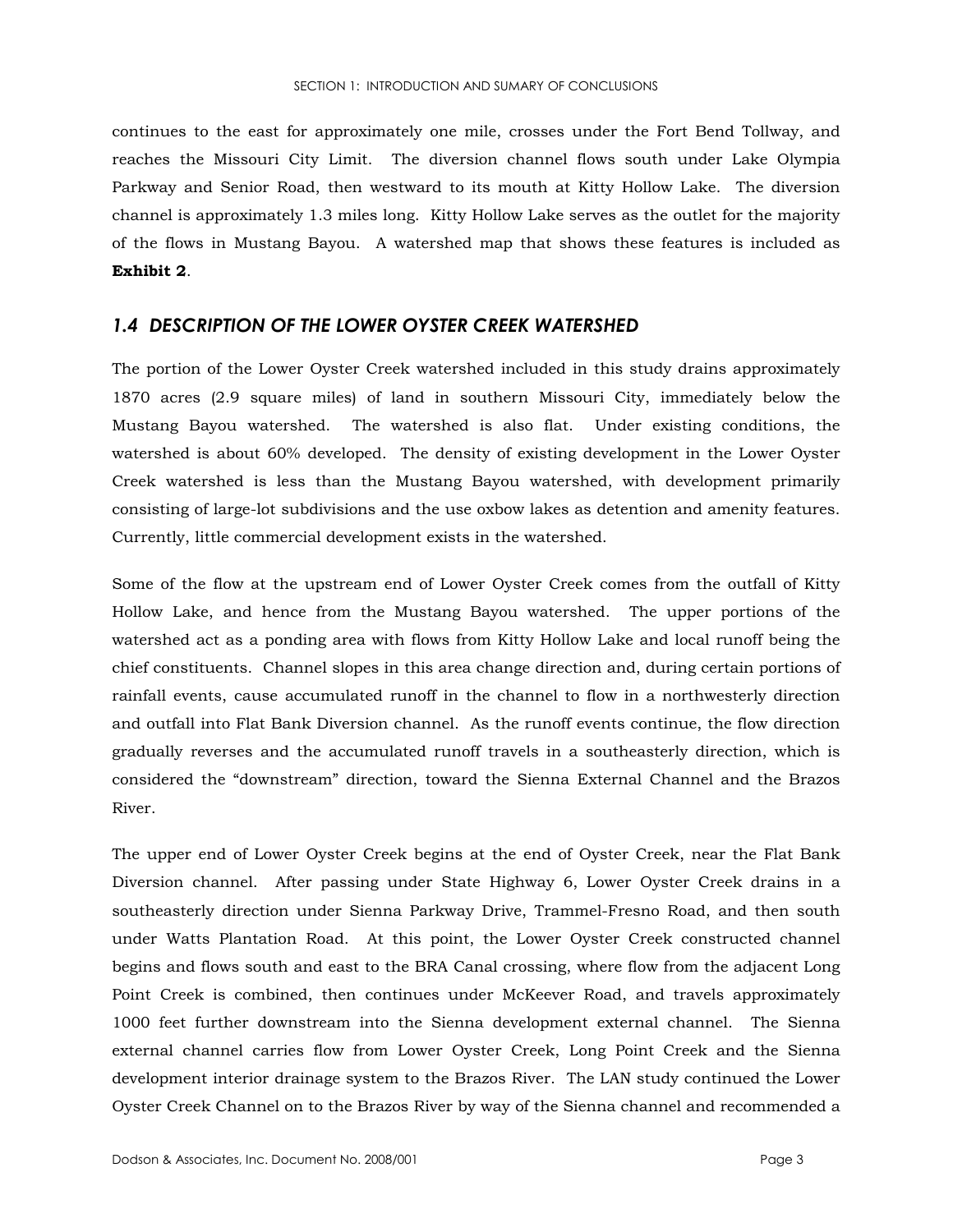series of improvements to the channel in this area. This study considers the Lower Oyster Creek watershed to end at the Sienna External Channel since the channel travels well outside the Missouri City Limit.

## **1.5 LONG POINT CREEK WATERSHED**

As mentioned above, flows in Long Point Creek affect flows in Lower Oyster Creek due to the diversion channel constructed between the two channels just upstream of the BRA Canal and McKeever Road. The location of this channel is shown on Exhibit 2. A full study of Long Point Creek was outside the scope of this project, but sufficient information was gathered to include the effects of the creek upon the flows in Lower Oyster Creek.

Much of the Long Point Creek watershed lies outside of the Missouri City jurisdiction. The watershed included in this study consists of approximately 4175 acres (6.5 square miles) with a large portion of the watershed undergoing development. The watershed is approximately 50% developed with residential subdivisions and a limited amount of commercial area. Widespread use of on-site or sub-regional storm water detention for these developments is evident.

The Long Point Creek channel runs under Trammel-Fresno Road and State Highway 6, then to the BRA Canal, where a significant portion of the flows in the channel are diverted into Lower Oyster Creek along a diversion channel on the north side of the BRA Canal. The remaining flows travel under the BRA Canal, McKeever Road, and make their way to the Sienna External Channel. Much of the upper half of the Long Point Creek channel has been rectified and changed to fit into a development plan. The lower half of the channel is still in a mostly natural condition.

### **1.6 FIELD INVESTIGATIONS**

Dodson & Associates, Inc. performed field investigations and reconnaissance on several occasions in 2006 and 2007. The purpose of this reconnaissance effort was to verify existing drainage patterns within the watershed, photograph crossing structures and other items of interest, and determine channel characteristics. Observations made during field investigations confirmed many of the assumptions (with some modifications) made for the existing drainage boundaries of the watersheds as described in the November 1987 LAN Study. However, due to our field observations, some of the subwatershed areas were changed to reflect the impact of current development and to better facilitate the objectives of this study. A representative sampling of photographs taken during these field visits is included in **Appendix C**.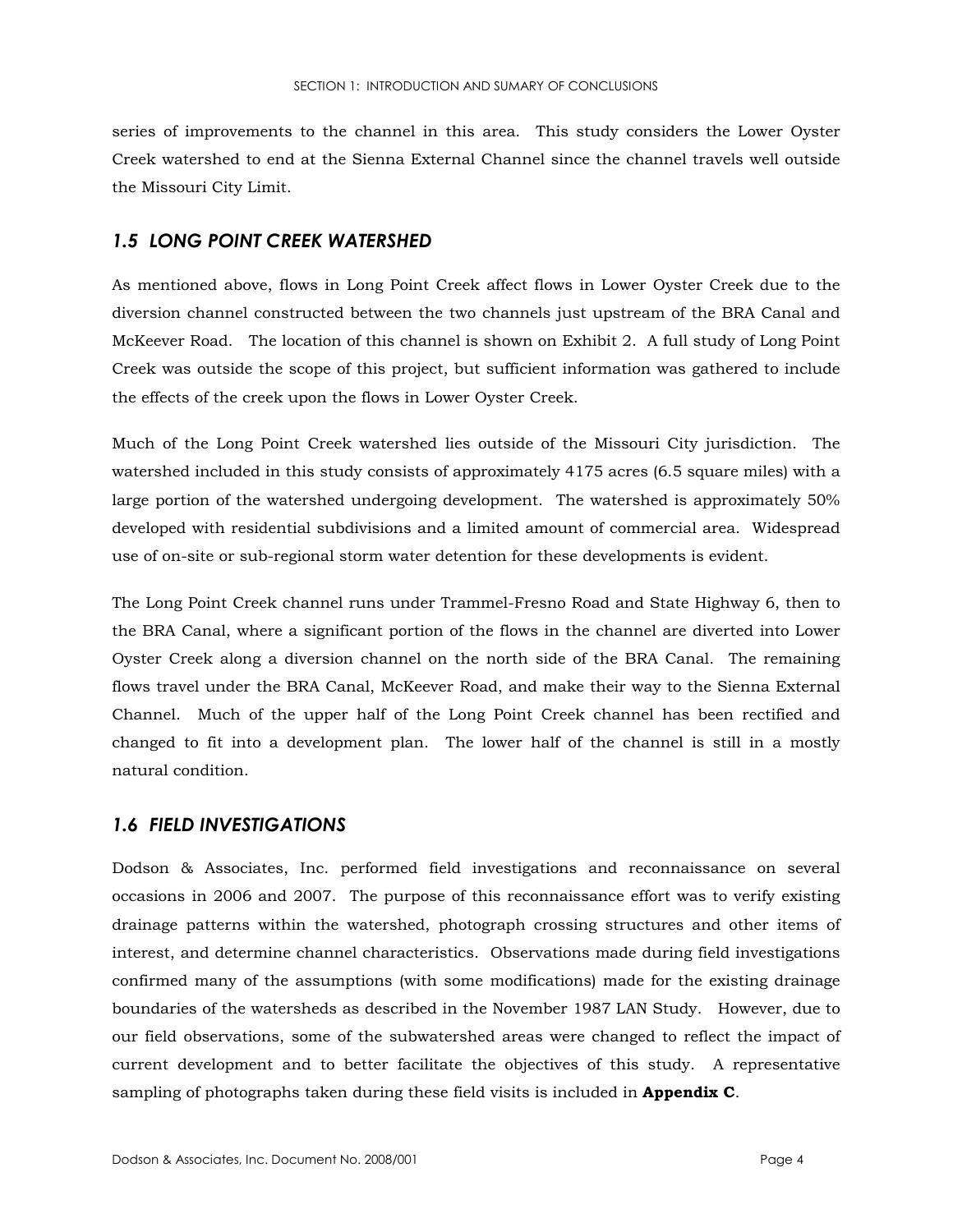## **1.7 CURRENT FLOODPLAIN STATUS**

The regulatory floodplains are established by the current Flood Insurance Rate Maps (FIRMs) published and amended by the Federal Emergency Management Agency (FEMA). Currently, there is a detailed floodplain (Zone AE) shown for Mustang Bayou and an approximate floodplain (Zone A) identified for Lower Oyster Creek according to the Flood Insurance Study (FIS), Fort Bend County, Texas and Incorporated Areas, dated November 7, 2001). The effective FIRMs showing Mustang Bayou and Lower Oyster Creek included in the FIS are panel numbers 48157C0260J and 48157C0270J, both dated 01/03/1997. FEMA is currently restudying and remapping Fort Bend County as part of its nationwide Map Modernization Program. Although results of this current FIS restudy were not available at the time of this report, we understand that Lower Oyster Creek has been studied in detail and the Zone A floodplain will be replaced with a Zone AE floodplain when the new maps are published. Mustang Bayou was not restudied. Instead, the existing base flood elevations were remapped using the new LiDAR data.

The effective FIRMs for the area show that much of the Mustang Bayou and Lower Oyster Creek watersheds are included in the 100-year floodplain. Base Flood Elevations (BFEs) for the portion of Mustang Bayou included within Missouri City range from 74 feet at the downstream city limit to 75 feet at the GCWA Canal crossing, where the effective model ends. No BFEs have yet been established for Lower Oyster Creek. The Brazos River BFE within the study area is approximately 64.0 feet. These BFEs are based on the National Geodetic Vertical Datum (NGVD) 1973 releveling. The Brazos River floodplain affects a large part of the Lower Oyster Creek watershed where the watershed is not protected by levees. As noted earlier, the existing FIS is being revised as of the time of this report. It is anticipated that the floodplains shown for each of the main channels in this study will change from those shown on the effective FIRMs.

### **1.8 SUMMARY OF CONCLUSIONS**

As noted above, the improvements planned for Mustang Bayou consist of channel widening and regrading, structural revisions to the GCWA Canal crossing, and replacement of the crossing structure at Turtle Creek Drive. Only limited improvements are planned for Lower Oyster Creek due to the existing capacity of the primary channel, the diversion of flows to Flat Bank Diversion channel in both existing and ultimate conditions, and the relatively developed nature of the watershed. The improvements to Lower Oyster Creek consist of filling low channel bank areas so that the ultimate flows are contained within the channel as well as regrading and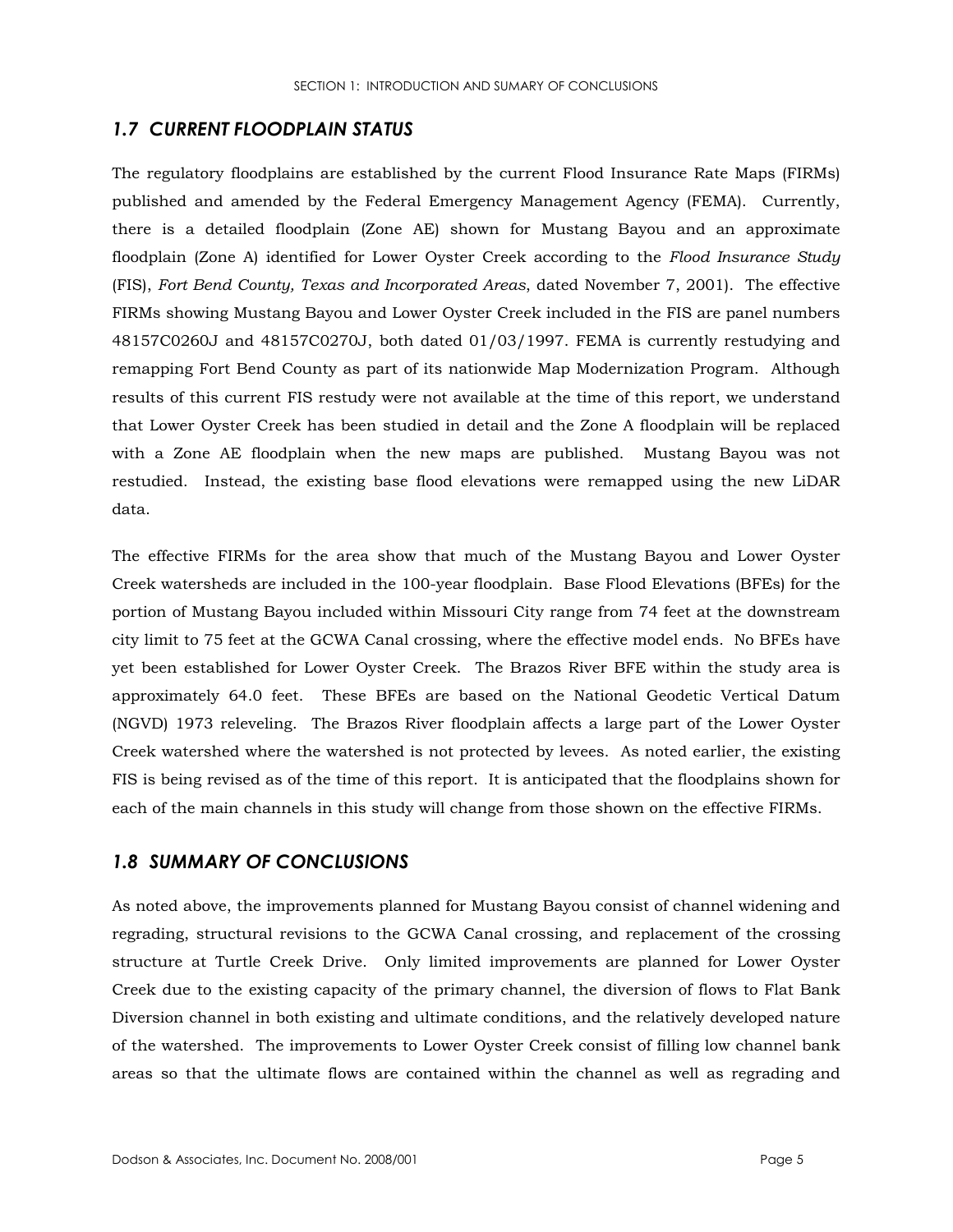restoring conveyance underneath the BRA Canal flume near the downstream end of Lower Oyster Creek.

Based on revised hydrologic and hydraulic analyses, the ultimate improvements, as proposed and noted in this report, contain the ultimate 100-year peak flows at water surface elevations that are below the elevation of the channel banks of the improved main channels included in this study.

The total estimated cost for each project (including land acquisition) is \$6,484,890 for Mustang Bayou and \$542,900 for Lower Oyster Creek. An assessment of the total cost compared with the amount of land available for development in each watershed yields an estimate of  $$2,106$ and \$291 per acre of new development for the Mustang Bayou and Lower Oyster Creek watersheds, respectively.

## **1.9 STUDY LIMITATIONS**

This study has been conducted using high-definition LiDAR topographic data, augmented by surveyed channel cross sections and field reconnaissance to verify local drainage conditions. However, the study was performed for planning purposes, and will need to be augmented by site-specific engineering and modeling studies as portions of the MDP are designed and constructed. As noted in the text, each watershed was broken into several drainage areas in order to determine peak flows that reached the two main channels included in the study. It is assumed that the local drainage infrastructure and general ground slopes will convey these flows to the main channels during rainfall events. Isolated or local flooding outside of the main channels, as a result of inlet ponding, roadside ditch blockages, inadequate storm sewer capacity, or other conditions was not specifically addressed by this study. It is necessary therefore, to ensure that the local drainage infrastructure is properly designed, maintained, and operated so that peak flows can be conveyed to the channels that are designed to handle them.

In addition, it should be noted that the hydrologic and hydraulic modeling performed for this update of the MDP is broad in nature and should be supplemented by site-specific topography, modeling, and design before the project elements are constructed. Site-specific conditions may differ from those included in this study and should be accounted for as each element is designed and built.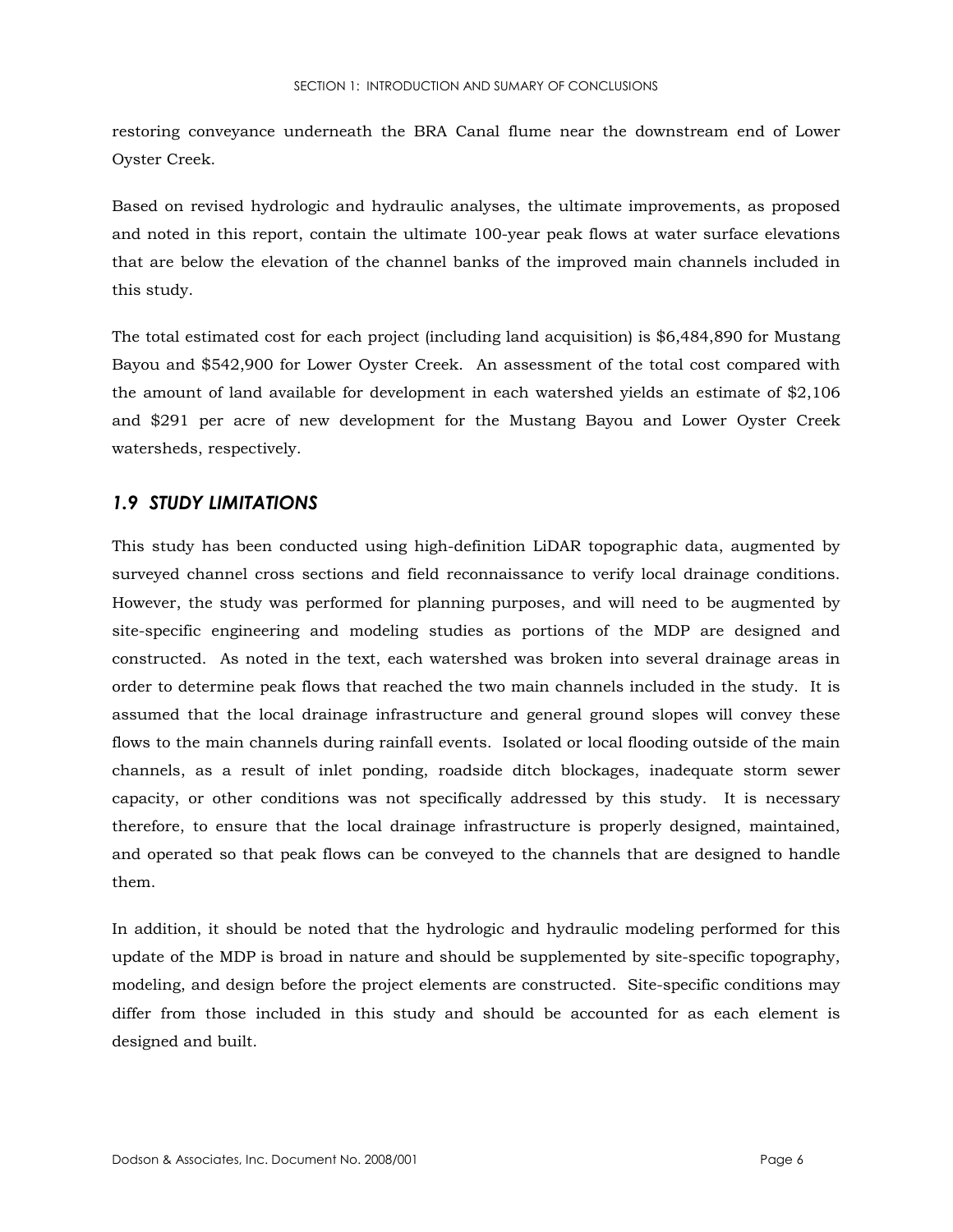## 2. HYDROLOGIC ANALYSIS

A hydrologic analysis was performed of the existing and ultimate conditions. The purpose of the analysis was to calculate hydrographs for input into the unsteady-flow model that will be discussed in the next section. This section describes the models, assumptions, and results of the hydrologic analysis. Supplemental information, including model output and calculation spreadsheets, is included in Appendix A.

## **2.1 EXISTING CONDITIONS MODELS**

To quantify the impacts of the ultimate development and the associated improvements on the Mustang Bayou and Lower Oyster Creek watersheds, it was necessary to create models to analyze several hydrologic conditions. As a starting point, the watershed models used in the earlier Dodson study, were used as a base condition.

The base models were updated from the original to create an existing conditions model. Modifications to the existing conditions models included various watershed hydrologic parameters, and subwatershed adjustments. The model was updated from HEC-1 to HEC-HMS version 3.1.0, the newest version of hydrologic modeling software from the US Army Corps of Engineers Hydrologic Engineering Center (HEC). Updated development information was included based on aerials provided by the City of Missouri City dated 2005. Therefore, the "existing conditions" should be considered as conditions circa 2005.

#### 2.1.1 Methodology

The Fort Bend County Drainage District methodology was used in establishing TC and Rvalues. Subwatershed parameters such as watershed slopes and channel slopes were estimated from existing models, the LiDAR topographic data, channel survey information, and other available data. Tables 2-1 and 2-2 included at the end of this section show the existing conditions subwatersheds and their associated hydrologic parameters for Mustang Bayou, Lower Oyster Creek, and Long Point Creek.

#### 2.1.2 Subwatershed Adjustment

The subwatersheds included in our earlier MDP update study were reviewed and revised as necessary to include drainage patterns and changes that have occurred since the publishing of the report. The use of the LiDAR data was helpful in better defining sheet flow patterns and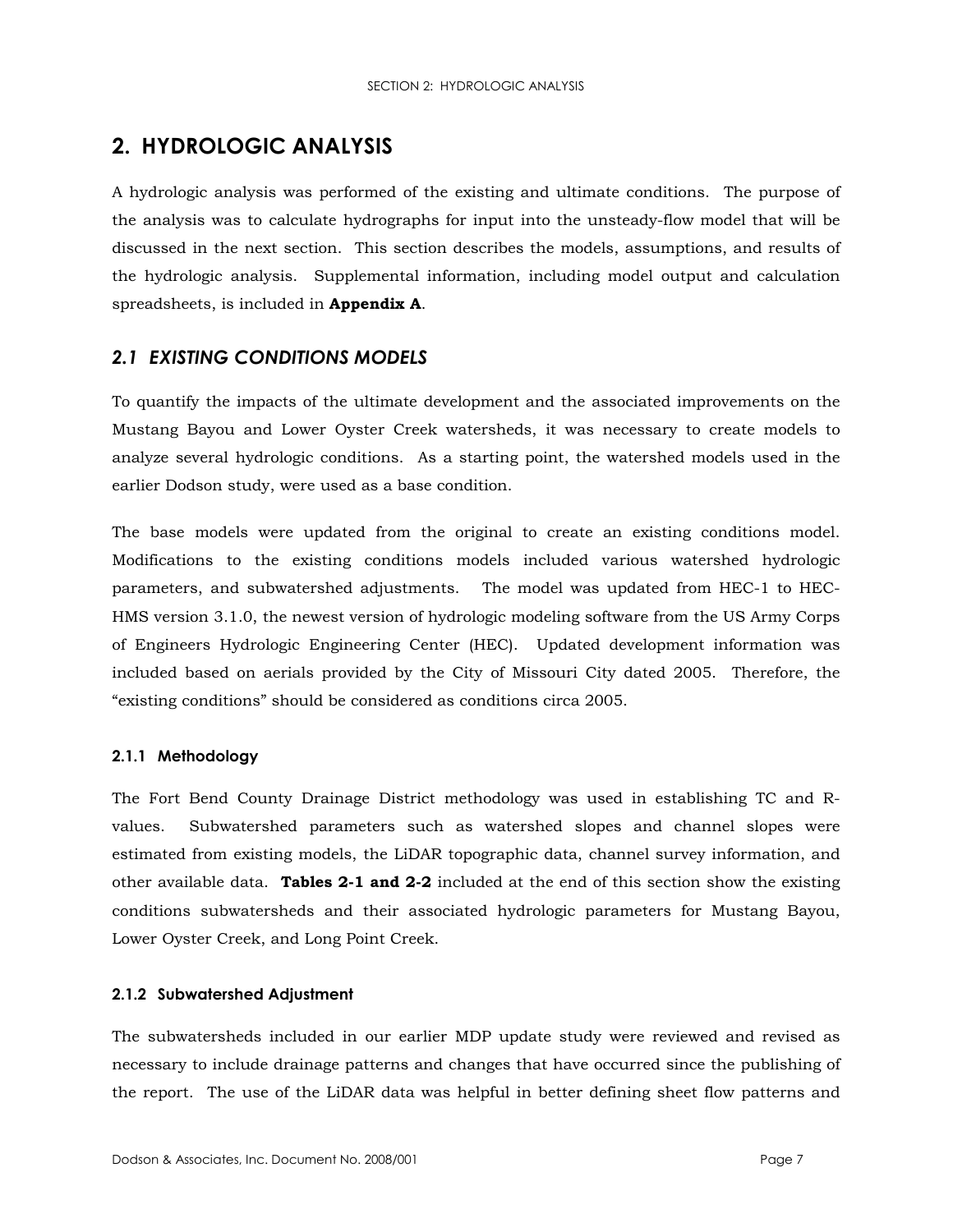#### SECTION 2: HYDROLOGIC ANALYSIS

the boundaries of some subwatersheds in both Mustang Bayou and Lower Oyster Creek. The construction of the Fort Bend Tollway also created an artificial boundary with conveyance under the tollway limited to crossing culverts constructed for Mustang Bayou and for the headwaters of Long Point Creek (near the Vicksburg subdivision). A portion of the upper subwatershed of Mustang Bayou (MB-1A) was removed from the watershed, as plans are underway to drain this portion of the watershed (approximately 50 acres) into an adjacent channel.

Subwatersheds in Lower Oyster Creek were modified from the earlier Dodson study with the assistance of the LiDAR data and field reconnaissance. In each case, care was taken to verify the decision to alter subwatersheds with field visits to the affected areas. Subwatersheds in Long Point Creek were adjusted based on development patterns that had occurred since the original report. **Exhibit 2** includes the locations and configuration of the subwatersheds in each watershed in the existing condition.

It should be noted that much of the newer development that has been constructed in these watersheds uses on-site storm water detention to mitigate impacts on peak flows that occur from development. The models included in this study accounted for the effects of the detention facilities in two ways. Where the detention facility was observed (by aerial photograph or in the field) to be maintained and in operating condition, impervious cover for the particular subwatershed containing the detention was reduced to account for the size of the development served by the detention facility. In some cases in the Lower Oyster Creek watershed, oxbow lakes are used as detention facilities by adjacent development. In these cases, impervious cover percentages were not reduced and the effects of the detention facilities were directly modeled in the hydraulic model. The hydrologic parameters included in Tables 2-1 and 2-2 reflect the reductions or revisions to the impervious coverage of the subwatersheds based on these approaches.

Once the subwatersheds were adjusted, hydrologic parameters were modified to update them to current conditions, and the hydrologic model was executed in order to provide hydrographs for input into the hydraulic model for the calculation of the existing conditions water surface elevations and for comparison with the ultimate conditions.

## **2.2 ULTIMATE CONDITIONS MODELS**

To determine the effect of ultimate development on the watersheds and the effectiveness of the proposed improvements to mitigate the impacts from ultimate development within the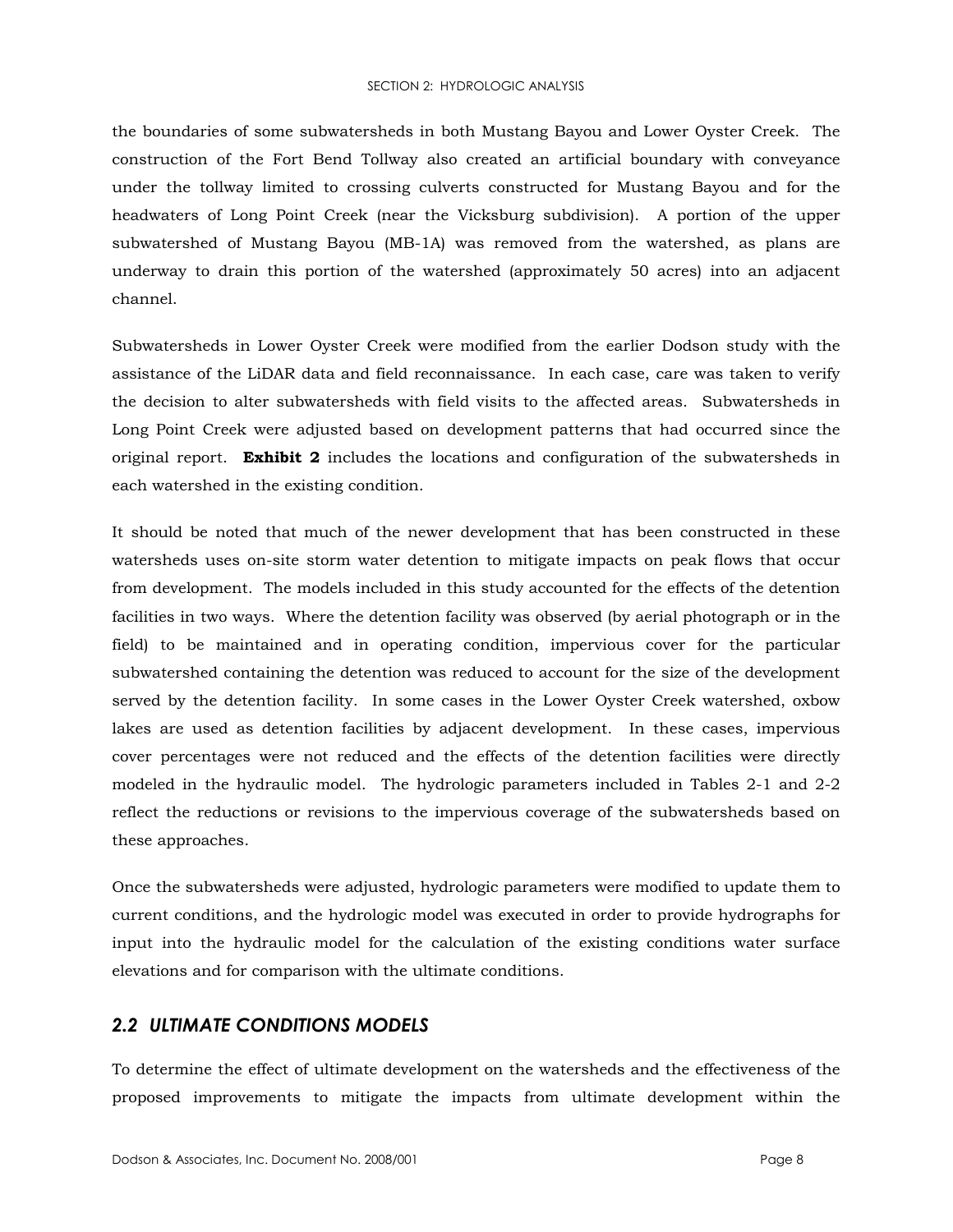#### SECTION 2: HYDROLOGIC ANALYSIS

watershed, an ultimate conditions hydrologic model was created. This model reflected the full development of the watersheds and as a result reflects modifications to runoff parameters in the subwatersheds draining to Mustang Bayou and Lower Oyster Creek. Long Point Creek drainage parameters were not adjusted for ultimate development, since the majority of the watershed is outside of the City's jurisdiction.

The areas and types of anticipated development were identified based on a future land use map provided by Missouri City. **Exhibit 3** shows the subwatersheds and land use map with the expected types of development under ultimate conditions.

#### 2.2.1 Model Setup

The existing conditions model was modified to include the effects of the ultimate development on each subarea. Typically, ultimate development included increasing the amount of impervious area in each watershed to the typical level noted in each category of land use. In addition, the channel parameters were changed to reflect the conveyance of the majority of flows in the channels, assuming that improvements had been constructed. Table 2-3 shows the typical impervious coverage assigned to each zoning designation. **Tables 2-4 and 2-5** show the revised watershed parameters for Mustang Bayou and Lower Oyster Creek after incorporating the effects of ultimate development on the watersheds.

#### 2.2.2 Model Results

As would be expected, peak flows from subwatersheds increase where development increases since the development was modeled without on-site mitigation. The purpose of the planned improvements to the watersheds was then to mitigate these impacts using a regional approach as much as possible in each watershed. The unsteady flow model discussed in the following section was used to model the proposed improvements to mitigate these impacts.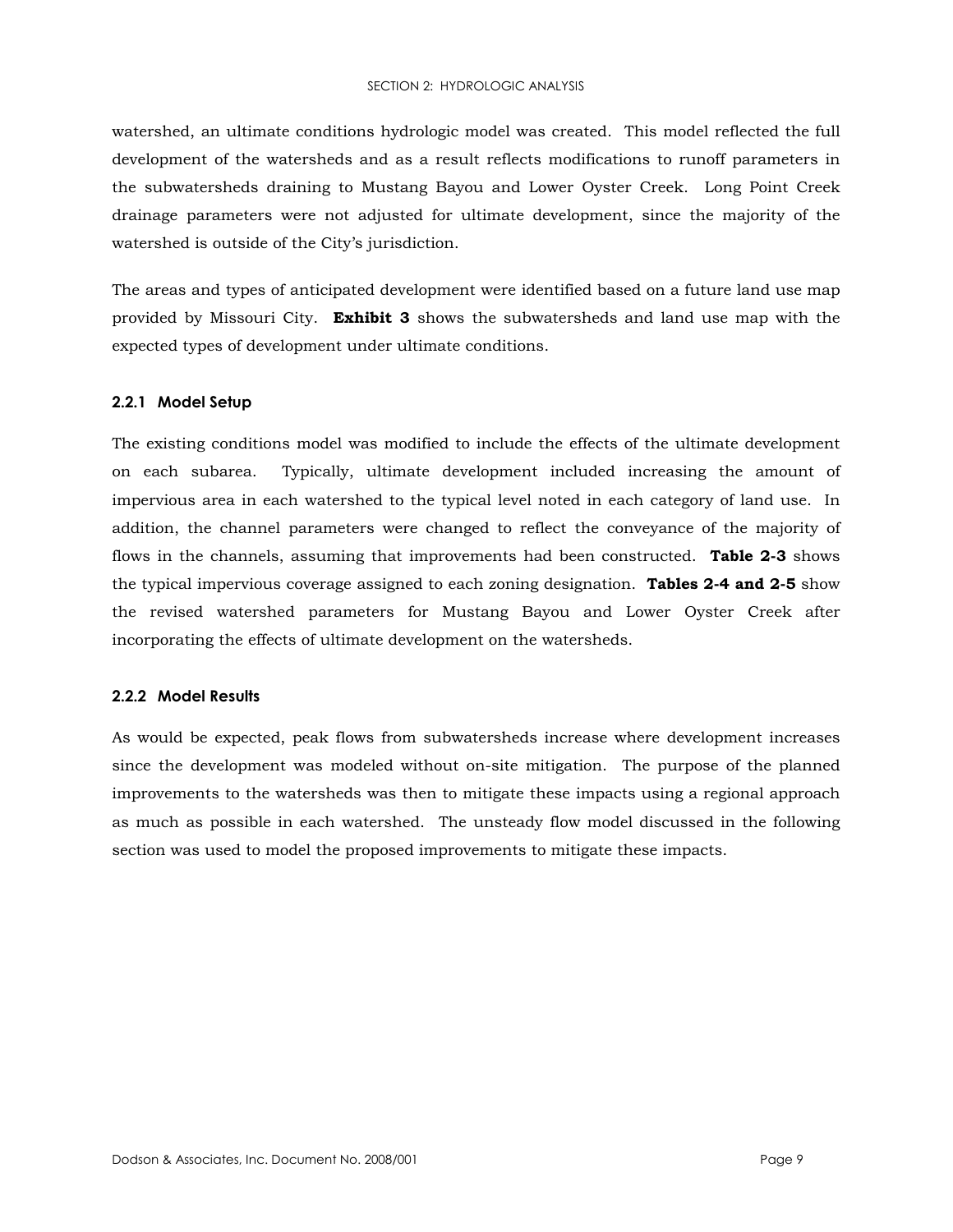| <b>Subarea</b>    | Area     | Area    |      | S                                                                                                                       | So      |      | Nu    | Nd    | <b>TC</b> | R      |
|-------------------|----------|---------|------|-------------------------------------------------------------------------------------------------------------------------|---------|------|-------|-------|-----------|--------|
|                   | (sq.mi.) | (acres) | (mi) | $(\text{ft/mi})$                                                                                                        | (ft/mi) | (%)  |       |       | (hour)    | (hour) |
| MB <sub>1</sub> A | 0.25     | 160     | 0.65 | 2.4                                                                                                                     | 6.9     | 9.9  | 0.060 | 0.060 | 1.69      | 3.59   |
| MB <sub>1</sub>   | 0.27     | 175     | 0.77 | 2.8                                                                                                                     | 7.3     | 1.5  | 0.060 | 0.060 | 2.20      | 4.52   |
| MB <sub>2</sub>   | 0.27     | 172     | 0.88 | 4.0                                                                                                                     | 5.5     | 50.0 | 0.060 | 0.060 | 0.62      | 1.60   |
| MB <sub>3</sub>   | 0.18     | 113     | 1.14 | 4.3                                                                                                                     | 31.0    | 0.0  | 0.070 | 0.050 | 3.48      | 2.66   |
| MB4               | 0.21     | 131     | 1.06 | 1.9                                                                                                                     | 16.5    | 9.0  | 0.070 | 0.050 | 2.98      | 3.46   |
| MB <sub>5</sub>   | 0.24     | 153     | 0.44 | 1.3                                                                                                                     | 13.0    | 51.6 | 0.060 | 0.060 | 0.76      | 1.04   |
| MB <sub>6</sub>   | 0.06     | 40      | 0.92 | 8.8                                                                                                                     | 14.4    | 0.0  | 0.060 | 0.060 | 2.27      | 2.89   |
| MB7               | 0.24     | 154     | 1.08 | 9.9                                                                                                                     | 8.1     | 4.1  | 0.060 | 0.060 | 1.82      | 3.47   |
| MB8               | 0.35     | 226     | 1.04 | 5.8                                                                                                                     | 19.8    | 0.0  | 0.060 | 0.050 | 2.66      | 2.75   |
| MB9               | 0.27     | 171     | 0.86 | 13.4                                                                                                                    | 8.2     | 4.3  | 0.060 | 0.060 | 1.47      | 2.78   |
| <b>MB10</b>       | 0.20     | 131     | 0.93 | 8.7                                                                                                                     | 7.7     | 4.3  | 0.060 | 0.050 | 1.53      | 3.01   |
| <b>MB11</b>       | 0.65     | 415     | 0.93 | 8.8                                                                                                                     | 9.0     | 1.3  | 0.060 | 0.080 | 2.30      | 4.05   |
| <b>VICKS</b>      | 1.08     | 693     | 2.76 | 3.3                                                                                                                     | 3.1     | 28.0 | 0.045 | 0.045 | 1.19      | 5.12   |
| VICKS2            | 0.09     | 56      | 0.49 | 8.9                                                                                                                     | 5.6     | 32.1 | 0.045 | 0.045 | 0.43      | 1.08   |
| LSH1              | 0.13     | 85      |      |                                                                                                                         |         |      |       |       | 0.17      | 1.40   |
| LSH2              | 0.32     | 205     |      | These values (and Tc & R) taken from RG Miller Engineers,<br>Inc. Lakeshore Harbor Development Report 2004/2005<br>0.50 |         |      |       |       |           |        |

Table 2-1: Existing Conditions Runoff Parameters – Mustang Bayou

Table 2-2: Existing Conditions Runoff Parameters – Lower Oyster Creek/Long Point Creek

| <b>Subarea</b>    | Area     | Area    |      | S       | So      |      | <b>Nu</b> | Nd    | TC     | R      |
|-------------------|----------|---------|------|---------|---------|------|-----------|-------|--------|--------|
|                   | (sq.mi.) | (acres) | (mi) | (ft/mi) | (ft/mi) | (%)  |           |       | (hour) | (hour) |
| LOC1              | 0.50     | 318     | 1.51 | 2.0     | 22.0    | 8.5  | 0.080     | 0.080 | 5.26   | 5.05   |
| LOC2              | 0.46     | 292     | 1.14 | 8.0     | 19.0    | 14.2 | 0.060     | 0.060 | 2.04   | 2.15   |
| LOC3              | 0.34     | 220     | 0.38 | 18.0    | 18.0    | 20.3 | 0.060     | 0.080 | 0.89   | 0.97   |
| LOC4              | 0.29     | 186     | 0.66 | 5.1     | 36.0    | 7.6  | 0.060     | 0.080 | 2.68   | 1.84   |
| LOC5              | 0.15     | 97      | 0.66 | 4.0     | 5.0     | 20.0 | 0.060     | 0.060 | 1.01   | 2.78   |
| LOC6              | 0.13     | 83      | 0.76 | 14.0    | 16.0    | 11.1 | 0.060     | 0.060 | 1.42   | 1.68   |
| LOC7              | 0.41     | 260     | 0.23 | 3.0     | 3.0     | 14.0 | 0.060     | 0.080 | 0.59   | 2.68   |
| LOC8              | 0.05     | 31      | 0.15 | 5.0     | 5.0     | 7.9  | 0.060     | 0.080 | 0.64   | 1.77   |
| LOC9              | 0.26     | 168     | 0.76 | 2.0     | 13.0    | 8.5  | 0.060     | 0.060 | 2.49   | 3.39   |
| LOC <sub>10</sub> | 0.17     | 110     | 0.95 | 16.5    | 16.3    | 18.2 | 0.100     | 0.070 | 1.61   | 1.89   |
| LOC11             | 0.09     | 56      | 0.57 | 5.0     | 58.0    | 0.0  | 0.080     | 0.070 | 3.09   | 1.52   |
| <b>COW</b>        | 0.07     | 47      | 0.42 | 6.0     | 5.0     | 20.0 | 0.060     | 0.080 | 0.83   | 2.29   |
| Long Point Creek  |          |         |      |         |         |      |           |       |        |        |
| LPC1              | 2.56     | 1637    | 2.27 | 5.0     | 6.0     | 2.9  | 0.150     | 0.060 | 3.99   | 9.50   |
| LPC3              | 1.52     | 975     | 1.70 | 13.0    | 4.0     | 4.4  | 0.060     | 0.150 | 2.85   | 9.60   |
| LPC4              | 1.01     | 645     | 1.55 | 11.0    | 17.0    | 1.0  | 0.150     | 0.150 | 6.08   | 6.93   |
| LPC5              | 0.95     | 609     | 1.14 | 16.0    | 15.0    | 1.0  | 0.150     | 0.150 | 4.45   | 5.51   |
| LPC6              | 0.48     | 309     | 1.48 | 11.0    | 32.0    | 1.0  | 0.150     | 0.150 | 6.77   | 5.06   |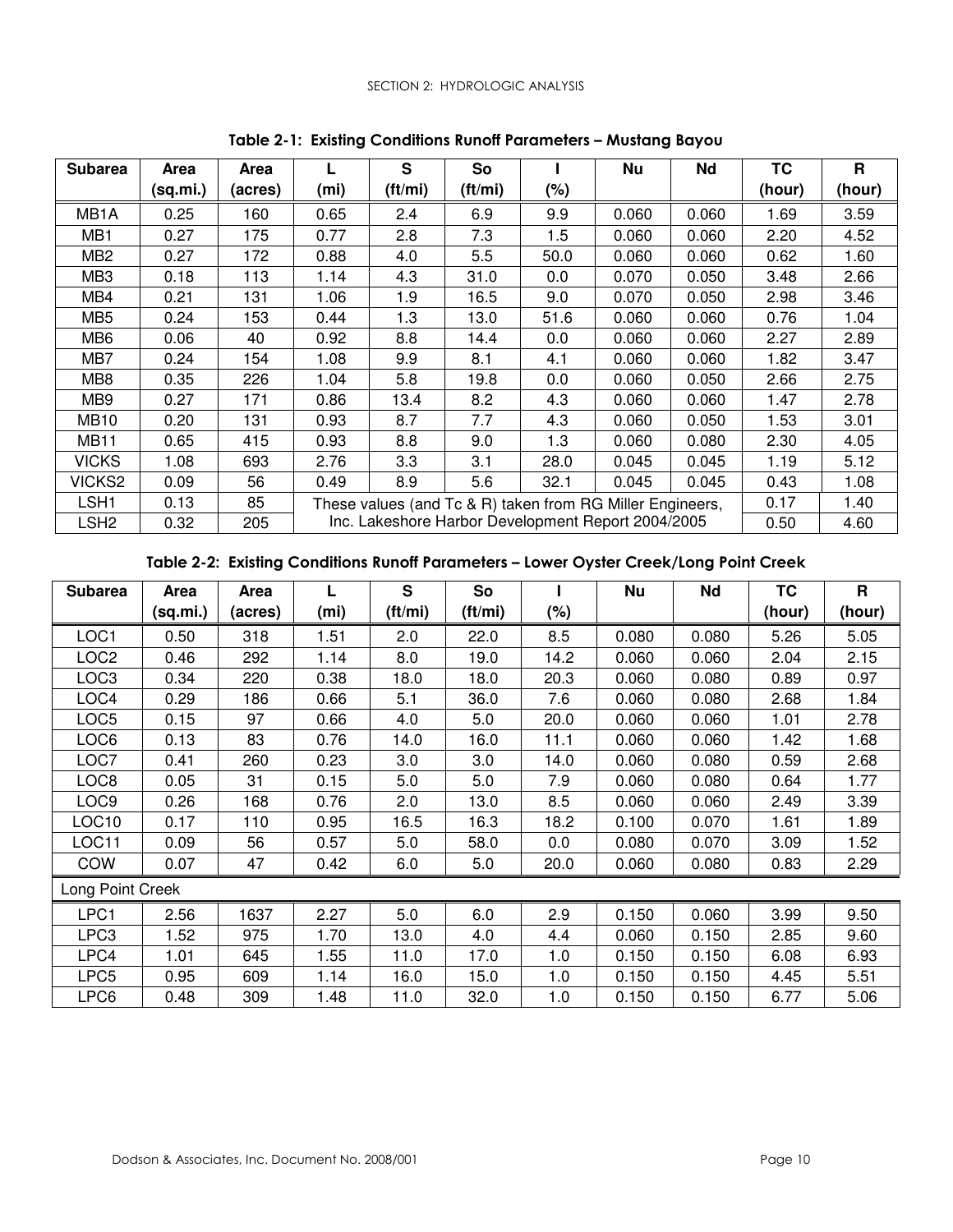| <b>Land Use Designation</b>       | <b>Development Type Used</b>                     | Impervious % |
|-----------------------------------|--------------------------------------------------|--------------|
| Low Density Residential           | Large Lots $(1 \text{ acre} - 1/4 \text{ acre})$ | 20-38%       |
| <b>Medium Density Residential</b> | Medium Lots $(1/4$ acre $-1/5$ acre)             | 38-50%       |
| <b>High Density Residential</b>   | Small Lots $(1/5$ acre $-1/8$ acre)              | 50-65%       |
| <b>Community Facility</b>         | Parks/Open Space                                 | 10%          |
| Neighborhood & Community Area     | Commercial/Business                              | 85%          |
| Sub-Regional & Regional Area      | Commercial/Business                              | 85%          |

Table 2-3: Impervious Percentages Used for Ultimate Conditions Landuse Map

## Table 2-4: Ultimate Conditions Runoff Parameters – Mustang Bayou

| <b>Subarea</b>    | <b>Area</b> | Area    |      | S                                                                      | So                                            |      | Nu    | Nd    | <b>TC</b> | R      |
|-------------------|-------------|---------|------|------------------------------------------------------------------------|-----------------------------------------------|------|-------|-------|-----------|--------|
|                   | (sq.mi.)    | (acres) | (mi) | (ft/mi)                                                                | $(\text{ft/mi})$                              | (%)  |       |       | (hour)    | (hour) |
| MB <sub>1</sub> A | 0.25        | 160     | 0.65 | 2.4                                                                    | 6.9                                           | 49.1 | 0.060 | 0.060 | 0.69      | 1.46   |
| MB <sub>1</sub>   | 0.27        | 175     | 0.77 | 4.0                                                                    | 7.3                                           | 24.8 | 0.045 | 0.045 | 0.93      | 1.90   |
| MB <sub>2</sub>   | 0.27        | 172     | 0.88 | 0.5                                                                    | 5.5                                           | 50.0 | 0.045 | 0.045 | 0.88      | 2.25   |
| MB <sub>3</sub>   | 0.18        | 113     | 1.14 | 0.5                                                                    | 31.0                                          | 50.0 | 0.045 | 0.045 | 1.70      | 1.30   |
| MB4               | 0.21        | 131     | 1.06 | 0.5                                                                    | 16.5                                          | 16.6 | 0.045 | 0.045 | 3.08      | 3.58   |
| MB <sub>5</sub>   | 0.24        | 153     | 0.44 | 1.3                                                                    | 13.0                                          | 51.6 | 0.060 | 0.060 | 0.76      | 1.04   |
| MB <sub>6</sub>   | 0.06        | 40      | 0.92 | 8.8                                                                    | 14.4                                          | 50.0 | 0.060 | 0.060 | 0.72      | 0.91   |
| MB7               | 0.24        | 154     | 1.08 | 9.9                                                                    | 8.1                                           | 85.6 | 0.060 | 0.060 | 0.28      | 0.53   |
| MB <sub>8</sub>   | 0.35        | 226     | 1.04 | 2.3                                                                    | 19.8                                          | 50.0 | 0.045 | 0.045 | 0.97      | 1.00   |
| MB <sub>9</sub>   | 0.27        | 171     | 0.86 | 13.4                                                                   | 8.2                                           | 59.4 | 0.045 | 0.045 | 0.33      | 0.62   |
| MB10              | 0.20        | 131     | 0.93 | 5.3                                                                    | 7.7                                           | 48.3 | 0.045 | 0.045 | 0.57      | 1.11   |
| <b>MB11</b>       | 0.65        | 415     | 0.93 | 8.8                                                                    | 9.0                                           | 1.3  | 0.060 | 0.080 | 2.30      | 4.05   |
| <b>VICKS</b>      | 1.08        | 693     | 2.76 | 3.3                                                                    | 3.1                                           | 60.3 | 0.045 | 0.045 | 0.56      | 2.44   |
| VICKS2            | 0.09        | 56      | 0.49 | 8.9                                                                    | 5.6                                           | 50.0 | 0.045 | 0.045 | 0.28      | 0.72   |
| LSH1              | 0.13        | 85      |      | 0.17<br>These values (and Tc & R) taken from RG Miller Engineers, Inc. |                                               |      |       |       |           |        |
| LSH2              | 0.32        | 205     |      |                                                                        | Lakeshore Harbor Development Report 2004/2005 |      |       |       | 0.50      | 4.60   |

Table 2-5: Ultimate Conditions Runoff Parameters – Lower Oyster Creek/Long Point Creek

| <b>Subarea</b>                                                    | <b>Area</b> | Area    |                   | S       | So      |       | Nu    | Nd    | <b>TC</b> | R      |
|-------------------------------------------------------------------|-------------|---------|-------------------|---------|---------|-------|-------|-------|-----------|--------|
|                                                                   | (sq.mi.)    | (acres) | (m <sub>i</sub> ) | (ft/mi) | (ft/mi) | (%)   |       |       | (hour)    | (hour) |
| LOC1                                                              | 0.50        | 318     | 1.51              | 2.0     | 22.0    | 45.5  | 0.080 | 0.080 | 2.24      | 2.15   |
| LOC <sub>2</sub>                                                  | 0.46        | 292     | 1.14              | 8.0     | 19.0    | 20.0  | 0.060 | 0.060 | 1.78      | 1.88   |
| LOC <sub>3</sub>                                                  | 0.34        | 220     | 0.38              | 18.0    | 18.0    | 21.7  | 0.060 | 0.080 | 0.86      | 0.94   |
| LOC4                                                              | 0.29        | 186     | 0.66              | 5.1     | 36.0    | 20.0  | 0.060 | 0.080 | 2.01      | 1.38   |
| LOC5                                                              | 0.15        | 97      | 0.66              | 4.0     | 5.0     | 20.0  | 0.060 | 0.060 | 1.01      | 2.78   |
| LOC6                                                              | 0.13        | 83      | 0.76              | 14.0    | 16.0    | 20.0  | 0.060 | 0.060 | 1.16      | 1.37   |
| LOC7                                                              | 0.41        | 260     | 0.23              | 3.0     | 3.0     | 20.0  | 0.060 | 0.080 | 0.52      | 2.33   |
| LOC8                                                              | 0.05        | 31      | 0.15              | 5.0     | 5.0     | 20.0  | 0.060 | 0.080 | 0.49      | 1.34   |
| LOC <sub>9</sub>                                                  | 0.26        | 168     | 0.76              | 2.0     | 13.0    | 20.0  | 0.060 | 0.060 | 1.91      | 2.60   |
| LOC10                                                             | 0.17        | 110     | 0.95              | 16.5    | 16.3    | 20.0  | 0.100 | 0.070 | 1.55      | 1.81   |
| LOC11                                                             | 0.09        | 56      | 0.57              | 5.0     | 58.0    | 20.00 | 0.080 | 0.070 | 1.95      | 0.96   |
| <b>COW</b>                                                        | 0.07        | 47      | 0.42              | 6.0     | 5.0     | 20.00 | 0.060 | 0.080 | 0.83      | 2.29   |
| Long Point Creek - No Changes to Parameters in Ultimate Condition |             |         |                   |         |         |       |       |       |           |        |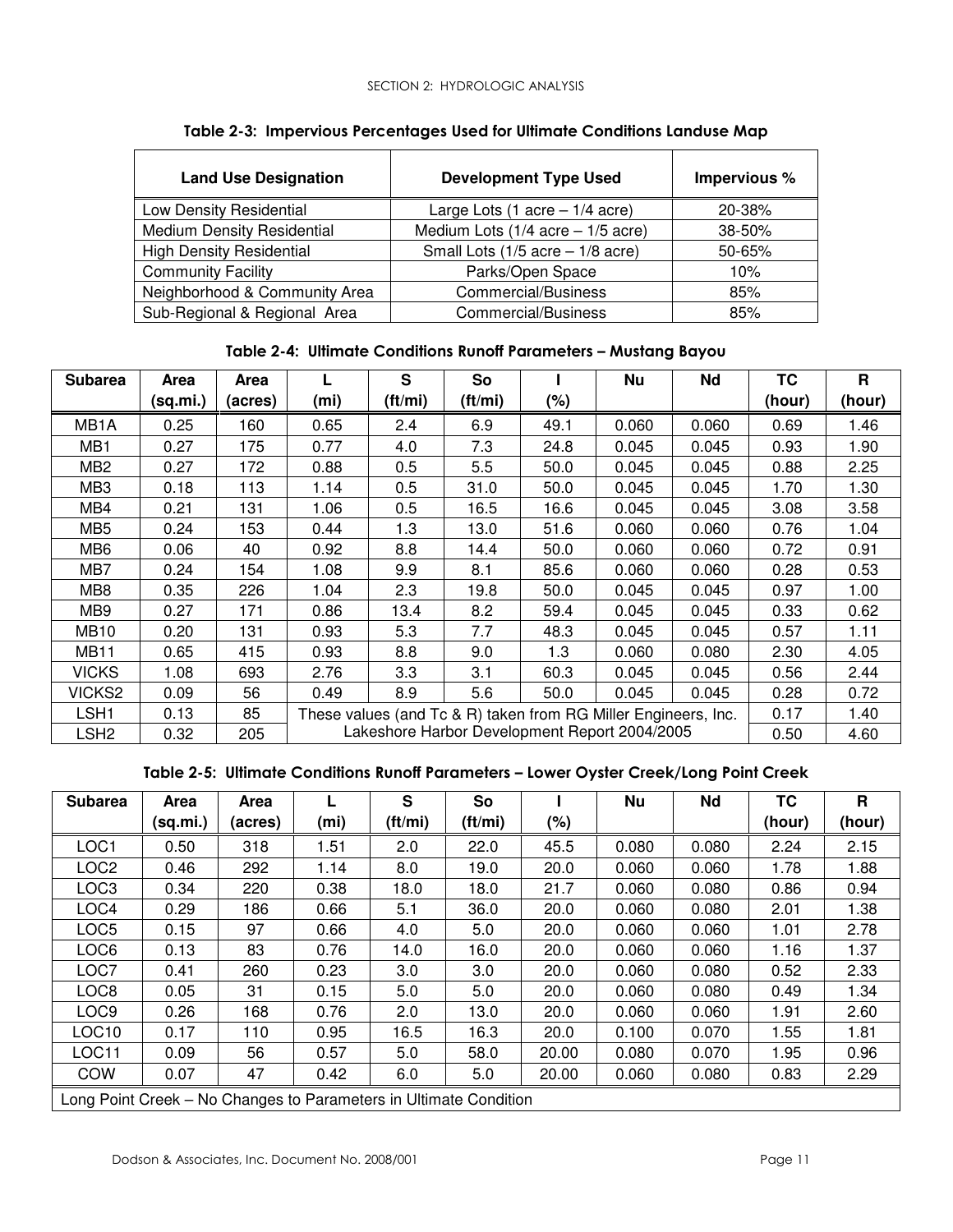## **3. HYDRAULIC ANALYSIS**

In order to determine the effects of the planned increase in development on the watersheds, it was necessary to model the main channels in each watershed. As discussed earlier, an unsteady flow model (HEC-RAS version 3.1.3) was chosen for this analysis. Unsteady flow allows a stage and flow hydrograph to be computed at points along each studied channel, and can better model some of the unique hydraulic conditions that are present in the watersheds. These conditions include the flat channel slopes (from about 1 to 5 feet per mile), diversion of flows between the Mustang Bayou channel and the diversion channel to Kitty Hollow Lake, the interaction between Vicksburg Ditch and Kitty Hollow Lake, the flow direction changes in the upper reaches of Lower Oyster Creek, and the influence of tailwater in the receiving water bodies on each of the main channels at different points in the storm. According to the US Army Corps of Engineers River Hydraulics Manual,

"Unsteady flow analyses should be used for all streams where the slope is less than 2 feet per mile. On these streams, the loop effect is predominant and peak stage does not coincide with peak flow. Backwater affects the outflow from tributaries and storage or flow dynamics may strongly attenuate flow; thus, the profile of maximum flow may be difficult to determine. For bed slopes from 2 to 5 feet per mile, the need for unsteady flow analysis may depend upon the study objectives. Large inflows from tributaries or backwater from a receiving stream may require the application of unsteady flow. Flow reversals may occur under such conditions, rendering hydrologic routing useless. For slopes greater than 5 feet per mile, steady flow analysis is usually adequate if the discharge is correct." (Reference 5)

This section describes the models, assumptions, and results of the hydraulic analysis. Supplemental information, including model output and calculation spreadsheets, is included in Appendix B.

## **3.1 EXISTING CONDITIONS MODELS**

Existing conditions models were developed for the main channels in each of the two watersheds. These models were developed in three separate ways. For Mustang Bayou, topographic data for the channel consisting of surveyed cross-sections and crossing structure information was obtained in May 2006 by West Belt Surveying, Inc. The topographic data was supplemented by the use of the LiDAR so that cross sections of the channel could be extended into the overbank areas. A hydraulic model was developed from this information and combined with the model developed for Kitty Hollow Lake.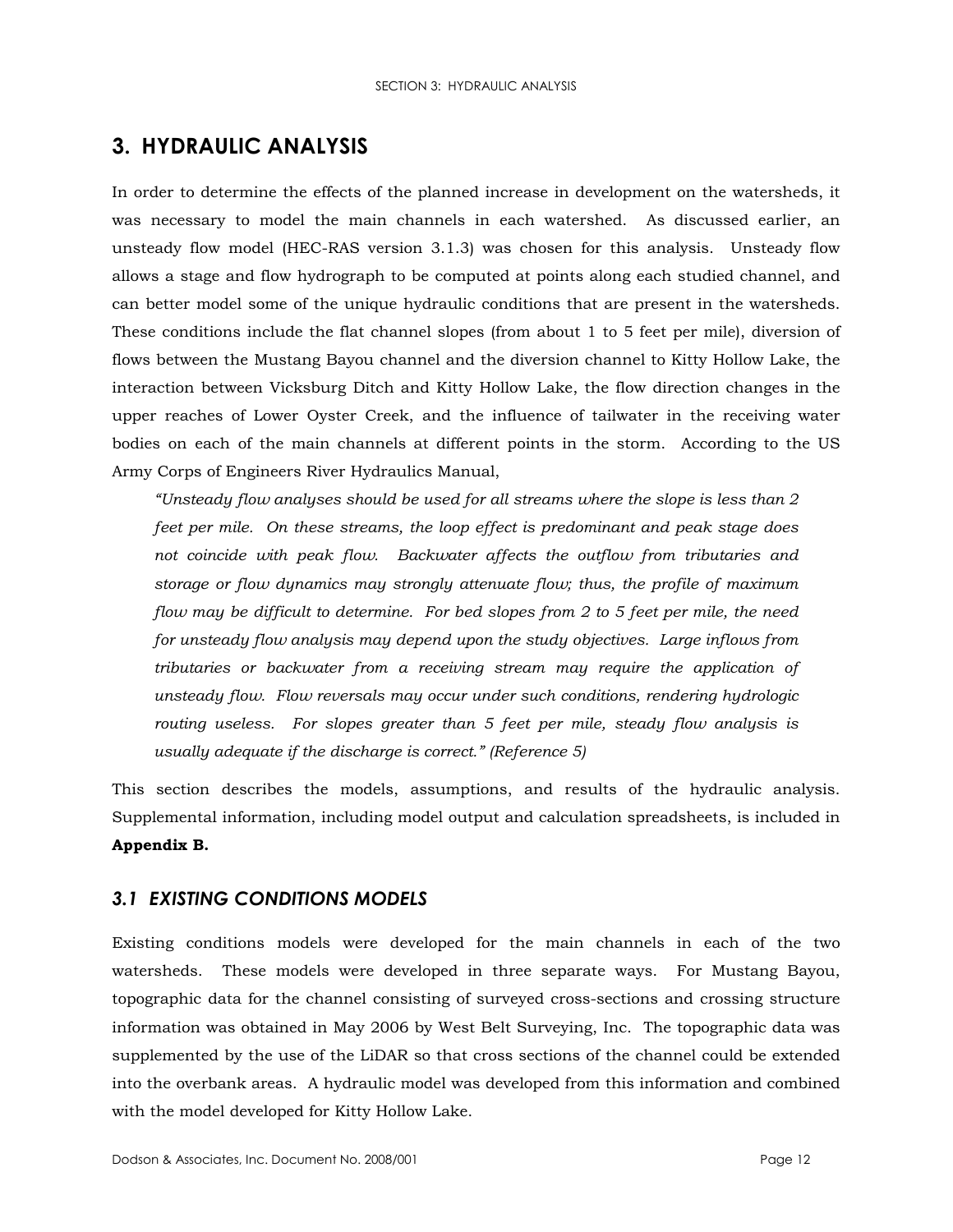#### SECTION 3: HYDRAULIC ANALYSIS

The Kitty Hollow Lake model was developed using data developed during our earlier study and topographic survey data completed in August 2007 by Jakubik & Associates, LLC (Jakubik). This data included riser sizes and elevations as well as outfall pipe sizes and flowline elevations. These elevations, which had been obtained for the earlier study and were based on Missouri City Datum, were adjusted to the study datum and then used to create a hydraulic model of the Kitty Hollow Lake outfall system. Some work that had been performed on the Kitty Hollow Lake outfall since the previous report was also included. This work consisted of lengthening the outfall pipes and regrading the levee side slopes in the vicinity of the outfall.

As mentioned earlier, a detailed hydraulic model of Lower Oyster Creek was included as a portion of the FEMA Map Modernization Program, which is ongoing in Fort Bend County. In order to develop a hydraulic model for the Lower Oyster Creek watershed, the surveyed crosssections and topographic data was obtained from Michael Baker Jr., Inc., the FEMA study contractor for the County. This data was augmented by a limited field survey by Dodson & Associates, Inc. to obtain spillway and structure elevations for structures adjacent to the main channel of Lower Oyster Creek.

The Vicksburg Ditch was included in the hydraulic model at the request of Fort Bend County MUDs 47 and 48. This model was created using two sets of topographic data. Channel survey data was provided by Jones & Carter, Inc. in an as-built survey completed in July 2007. These elevations were adjusted to the study datum and then used to create a hydraulic model of the Vicksburg Ditch. The overflow weir structure connecting the Vicksburg Ditch with Kitty Hollow Lake and the control structure were modeled using the data from the Jakubik survey. Channel overbank data was modeled using the LiDAR information. Fort Bend County MUDs 47 and 48 also requested a steady flow analysis be performed on Vicksburg Ditch. The results of this analysis are included in Appendix C.

The four models were linked together into one unsteady flow model so that the effects of Lower Oyster Creek on the Kitty Hollow Lake outfall could be modeled, and that the interaction between Mustang Bayou, Kitty Hollow Lake, Vicksburg Ditch, Lower Oyster Creek and the Flat Bank Diversion Channel could be modeled.

Starting water surface elevation for the models was considered as normal depth at the confluence of Lower Oyster Creek and the Sienna External Channel. The 10-year water surface elevation of the Brazos River was also used as a test for the starting water surface elevation. Using the Brazos 10-year elevation as the start produced water surface elevations somewhat lower than the normal depth method, therefore, the normal depth method was chosen for use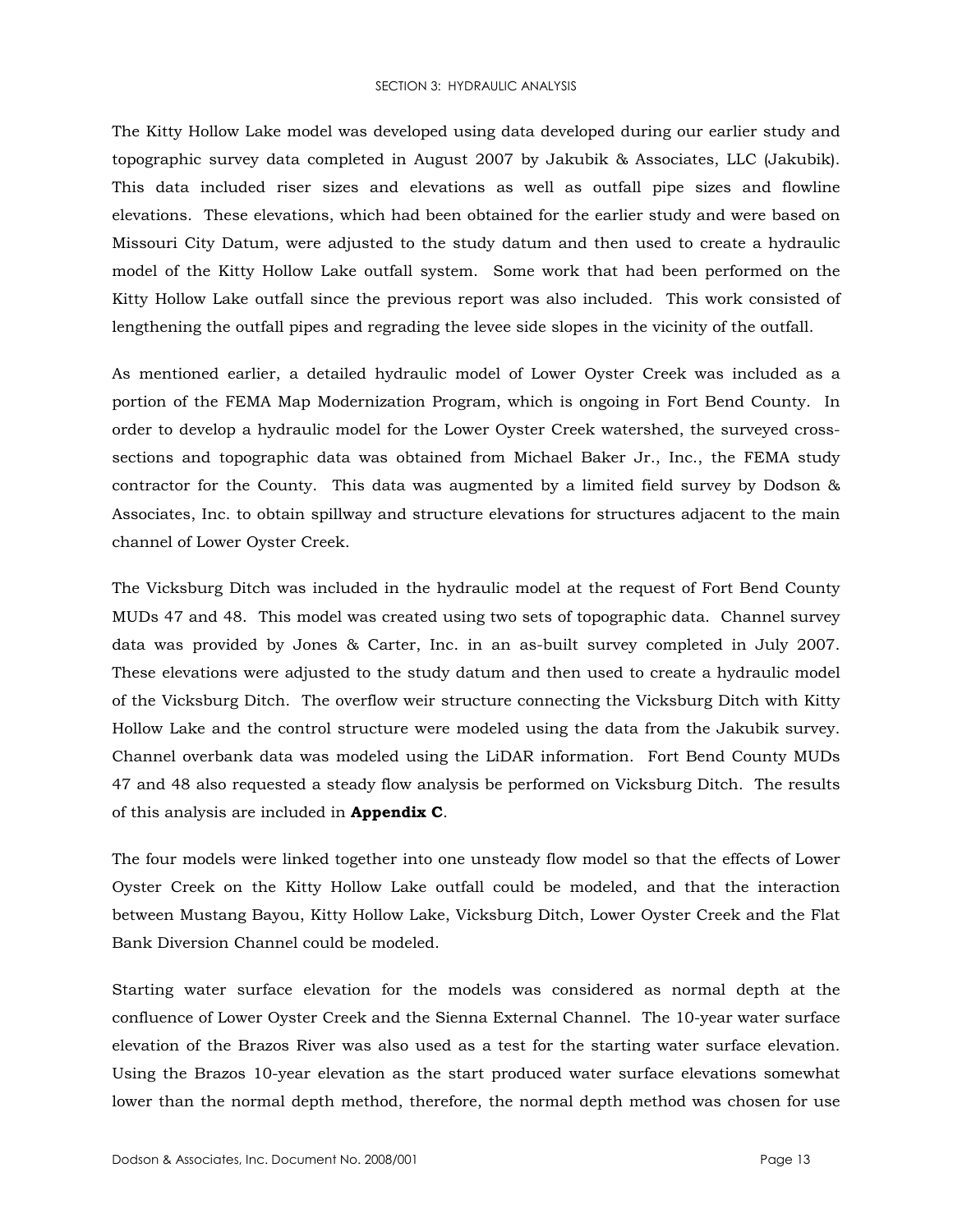in this study. Manning's n-values and other channel parameters were set in accordance with engineering judgment, as appropriate for the conditions observed during field visits. As mentioned earlier, photographs showing the general condition of the channels are included in Appendix C.

## **3.2 ULTIMATE CONDITIONS MODELS**

Ultimate conditions hydraulic models were developed from the peak flows of the ultimate hydrologic model. These flows were input into the existing hydraulic model and separate elements of the MDP, such as channel widening and structure replacement, were added and revised in order to determine their effect on both peak flows and water surface elevations. The final result, after a somewhat iterative process, became the ultimate elements of the MDP.

#### 3.2.1 Model Setup

The ultimate conditions model used the existing model as a base and added data to model the increased runoff from the developed conditions and the proposed channel improvements along Mustang Bayou and Lower Oyster Creek. This was a somewhat iterative process, as the channel widths and associated storage and conveyance would affect the peak flows along the channels, which, as the channels were modified, would have the tendency to affect the peak flows again. Where bridges and culverts posed a constriction in the channel, the structures were either assumed to be enlarged to accommodate the increased flows and channel widths (such as at Turtle Creek Drive and Senior Road in Mustang Bayou), or the structures were assumed to remain the same and the channels were modified if necessary (such as the majority of the structures in Lower Oyster Creek).

Exhibit  $\boldsymbol{4}$ shows the general location and configuration of the Master Drainage Plan elements for Mustang Bayou. **Exhibit 5** shows the general locations of fill required along the channel banks for the Lower Oyster Creek watershed, as well as the locations of the recommended conveyance improvements (channel excavation) in the vicinity of the BRA Canal.

There were areas of undeveloped land noted in the existing condition modeling where the average land elevation in the was generally lower than the channel banks of the main channels, creating ponding and flood storage in these areas in the existing condition. In these areas, typically in the upper and middle Mustang Bayou watershed, the ultimate development condition assumed that the land would be filled to or above the channel bank elevations as part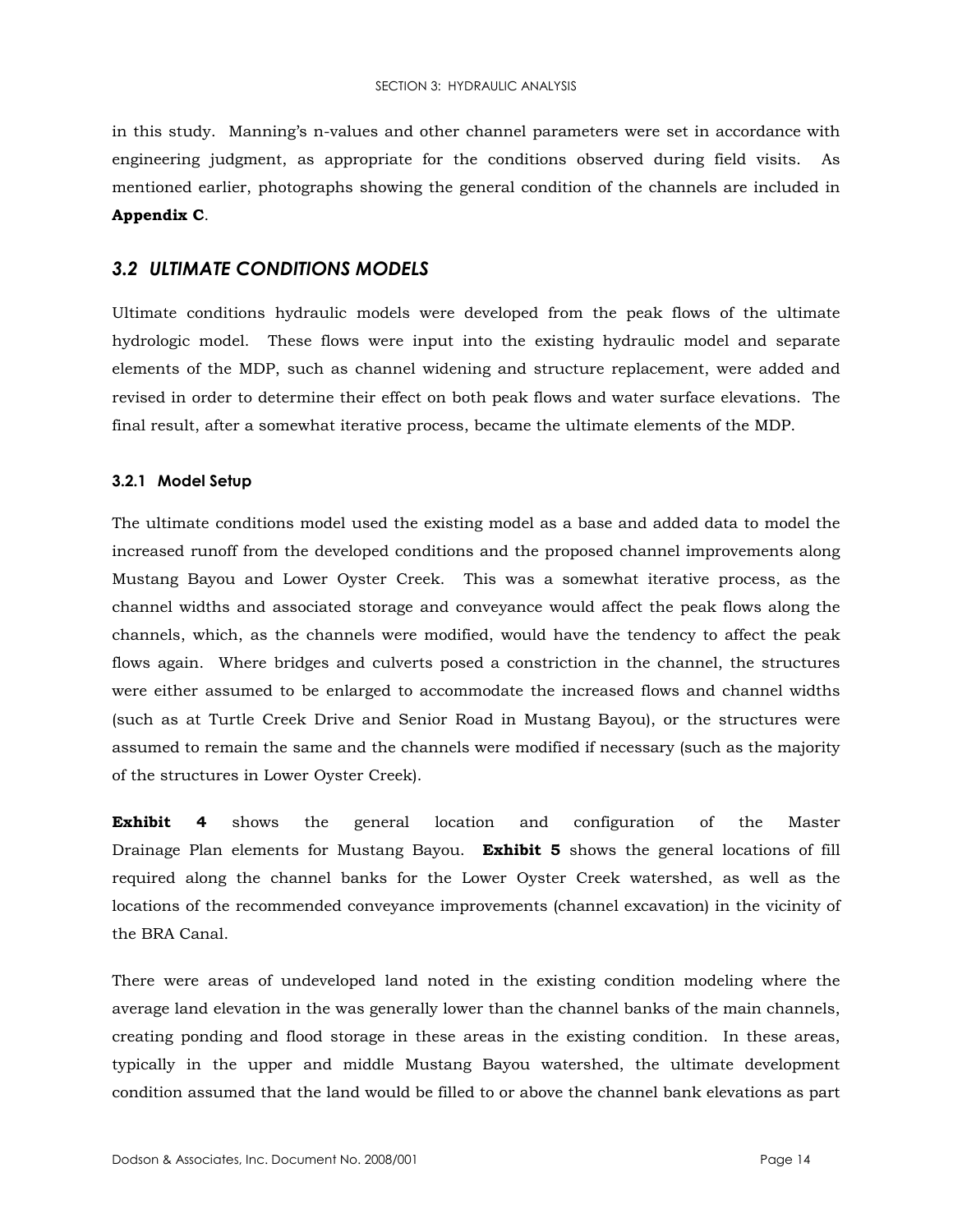of the development process. This approach ensured that storage that may have been included in these lower areas in the existing condition was removed from the modeling of the ultimate condition. These areas are not shown on the exhibits included in this report, but are included in the electronic copies of the models.

#### 3.2.2 Model Results

The ultimate conditions (with improvements) HEC-RAS unsteady flow model demonstrates that the proposed improvements will produce 100-year peak water surface elevations at levels that are below the banks of the channels. There are isolated areas of low banks within the Lower Oyster Creek watershed which will need to be raised, but these areas are limited and are noted later in this report. Tables 3-1 and 3-2, included at the end of this section, show comparisons between the existing and the ultimate conditions models. **Exhibits**  $6 - 8$  include the profiles for the channels studied under both existing and ultimate conditions. The results show that, generally, water surface elevations are reduced in Mustang Bayou as a result of the planned improvements. In Lower Oyster Creek, the water surface elevations are similar in both existing and ultimate conditions, with the exception of one area where water surface elevations increase, but are contained within the channel banks. No significant reductions in water surface elevations were designed for the channel of Lower Oyster Creek since the flows are currently contained within the channel banks and will remain so in the ultimate condition.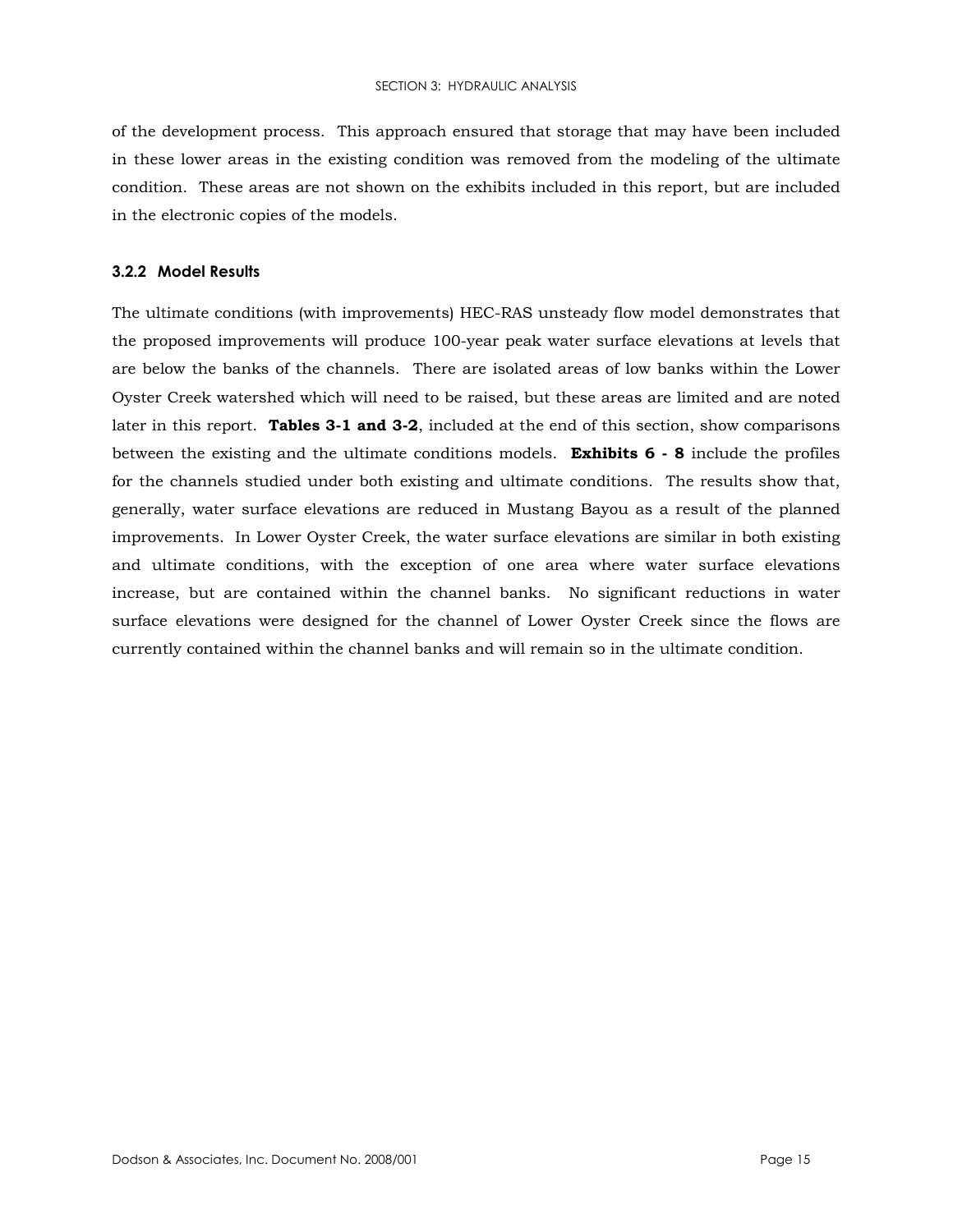|                                                                    |                                | 100-Year Maximum Discharge |                 |                   |  |  |  |
|--------------------------------------------------------------------|--------------------------------|----------------------------|-----------------|-------------------|--|--|--|
| <b>Location Description</b>                                        | <b>Cross</b><br><b>Section</b> | <b>Existing</b>            | <b>Ultimate</b> | <b>Difference</b> |  |  |  |
|                                                                    |                                | (cts)                      | (cts)           | (cts)             |  |  |  |
| Mustang Bayou - Diversion Channel to Kitty Hollow Lake             |                                |                            |                 |                   |  |  |  |
| Downstream of Cartwright Road                                      | 19620                          | 184                        | 379             | 195               |  |  |  |
| Upstream End of GCWA Canal                                         | 16355                          | 287                        | 403             | 116               |  |  |  |
| Upstream Face of Turtle Creek Drive                                | 15001                          | 325                        | 471             | 146               |  |  |  |
| Upstream of Diversion to Kitty Hollow                              | 7887                           | 668                        | 1046            | 378               |  |  |  |
| Downstream of Diversion                                            | 7163                           | 720                        | 1830            | 1110              |  |  |  |
| Upstream Face of Lake Olympia Parkway                              | 6209                           | 769                        | 1939            | 1170              |  |  |  |
| Upstream Face of Senior Road Bridge                                | 4693                           | 829                        | 2068            | 1239              |  |  |  |
| Final Section at Kitty Hollow Lake                                 | 1250                           | 1037                       | 2349            | 1312              |  |  |  |
| Mustang Bayou from Diversion to Fort Bend Tollway                  |                                |                            |                 |                   |  |  |  |
| Downstream of Diversion at Timber Bridge                           | 4840                           | 176                        | 1352            | 1176              |  |  |  |
| Upstream Face of Fort Bend Tollway Culverts                        | 550                            | 668                        | 650             | $-18$             |  |  |  |
| At ETJ                                                             | 0                              | 667                        | 640             | $-27$             |  |  |  |
| Oyster Creek from Kitty Hollow Lake to Flat Bank Diversion Channel |                                |                            |                 |                   |  |  |  |
| Maximum Outflow from Kitty Hollow Lake                             | N/A                            | 379                        | 491             | 112               |  |  |  |
| At Oyster Creek and Outfall Channel                                | 2470                           | 513                        | 599             | 86                |  |  |  |
| At Flat Bank Diversion                                             | 13.7                           | 510                        | 587             | 77                |  |  |  |
| Lower Oyster Creek Below Kitty Hollow Outfall Channel              |                                |                            |                 |                   |  |  |  |
| At Oyster Creek and Outfall Channel                                | 23713                          | 180                        | 237             | 57                |  |  |  |
| Upstream Face of State Highway 6                                   | 21018                          | 215                        | 297             | 82                |  |  |  |
| Upstream Face of Sienna Parkway                                    | 18296                          | 139                        | 108             | $-31$             |  |  |  |
| Upstream Face of Trammel-Fresno Culverts                           | 17245                          | 107                        | 229             | 122               |  |  |  |
| Upstream Face of Watts Plantation Culverts                         | 12784                          | 243                        | 485             | 242               |  |  |  |
| Upstream Face of BRA Canal Siphon                                  | 1213                           | 2221                       | 2354            | 133               |  |  |  |
| Downstream Face of McKeever Road                                   | 1013                           | 2221                       | 2354            | 133               |  |  |  |
| Mouth at Sienna External Channel                                   | $\overline{0}$                 | 2745                       | 2874            | 129               |  |  |  |
|                                                                    | <b>Vicksburg Ditch</b>         |                            |                 |                   |  |  |  |
| Upstream Face of Vicksburg Blvd                                    | 4853                           | 555                        | 1007            | 452               |  |  |  |
| Upstream Face of Lake Shore Harbor Blvd                            | 3322                           | 667                        | 1210            | 543               |  |  |  |
| Upstream of Weir into Kitty Hollow                                 | 2603                           | 668                        | 1212            | 544               |  |  |  |
| Downstream of Weir into Kitty Hollow                               | 2300                           | 90                         | 117             | 27                |  |  |  |
| Downstream of Weir Control Structure                               | 1283                           | 90                         | 117             | 27                |  |  |  |

|  |  | Table 3-1:  Comparison of Hydraulic Conditions (100-Year Max. Discharges) |  |
|--|--|---------------------------------------------------------------------------|--|
|  |  |                                                                           |  |

Note: Maximum discharge does not always occur at maximum water surface elevation shown in the next table.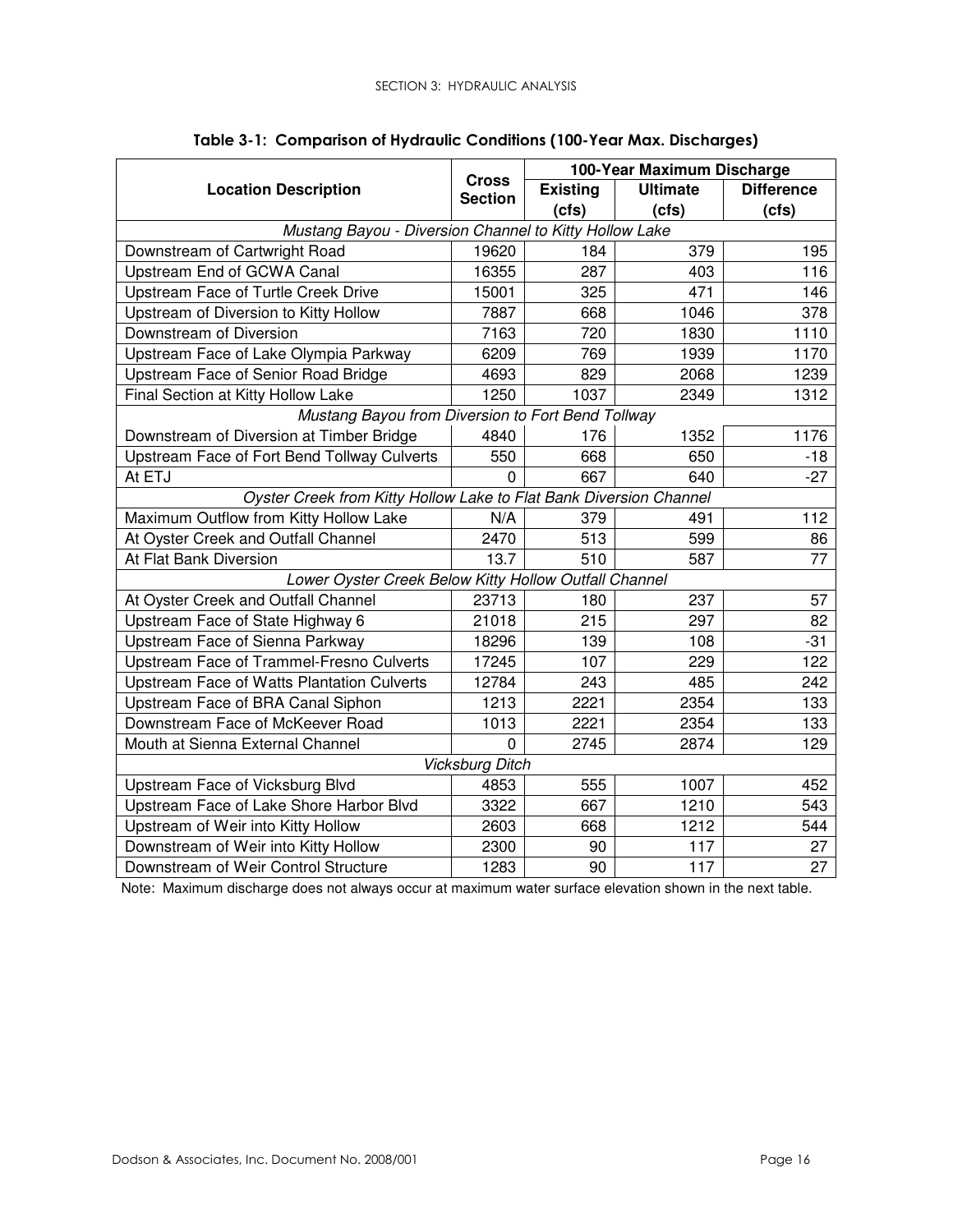|                                                                    |                                | 100-Year Maximum Water Surface Elev. |                 |                   |  |  |
|--------------------------------------------------------------------|--------------------------------|--------------------------------------|-----------------|-------------------|--|--|
| <b>Location Description</b>                                        | <b>Cross</b><br><b>Section</b> | <b>Existing</b>                      | <b>Ultimate</b> | <b>Difference</b> |  |  |
|                                                                    |                                | (feet)                               | (feet)          | (feet)            |  |  |
| Mustang Bayou - Diversion Channel to Kitty Hollow Lake             |                                |                                      |                 |                   |  |  |
| Downstream of Cartwright Road                                      | 19620                          | 75.9                                 | 74.9            | $-1.0$            |  |  |
| Upstream End of GCWA Canal                                         | 16355                          | 74.5                                 | 74.9            | 0.4               |  |  |
| Upstream Face of Turtle Creek Drive                                | 15001                          | 73.8                                 | 72.7            | $-1.1$            |  |  |
| Upstream of Diversion to Kitty Hollow                              | 7887                           | 73.0                                 | 71.3            | $-1.7$            |  |  |
| Downstream of Diversion                                            | 7163                           | 73.0                                 | 71.1            | $-1.9$            |  |  |
| Upstream Face of Lake Olympia Parkway                              | 6209                           | 72.6                                 | 70.6            | $-2.0$            |  |  |
| Upstream Face of Senior Road Bridge                                | 4693                           | 72.2                                 | 69.9            | $-2.3$            |  |  |
| Final Section at Kitty Hollow Lake                                 | 1250                           | 64.4                                 | 66.1            | 1.7               |  |  |
| Mustang Bayou from Diversion to Fort Bend Tollway                  |                                |                                      |                 |                   |  |  |
| Downstream of Diversion at Timber Bridge                           | 4840                           | 73.0                                 | 71.3            | $-1.7$            |  |  |
| Upstream Face of Fort Bend Tollway Culverts                        | 550                            | 73.0                                 | 72.8            | $-0.2$            |  |  |
| At ETJ                                                             | 0                              | 72.5                                 | 72.4            | $-0.1$            |  |  |
| Oyster Creek from Kitty Hollow Lake to Flat Bank Diversion Channel |                                |                                      |                 |                   |  |  |
| Maximum Elevation in Kitty Hollow Lake                             | N/A                            | 64.4                                 | 66.1            | 1.7               |  |  |
| At Oyster Creek and Outfall Channel                                | 2470                           | 61.5                                 | 61.9            | 0.4               |  |  |
| Into Flat Bank Diversion                                           | 13.7                           | 61.3                                 | 61.7            | 0.4               |  |  |
| Lower Oyster Creek Below Kitty Hollow Outfall Channel              |                                |                                      |                 |                   |  |  |
| At Oyster Creek and Outfall Channel                                | 23713                          | 61.5                                 | 61.9            | 0.4               |  |  |
| Upstream Face of State Highway 6                                   | 21018                          | 61.5                                 | 61.9            | 0.4               |  |  |
| Upstream Face of Sienna Parkway                                    | 18296                          | 61.5                                 | 61.9            | 0.4               |  |  |
| Upstream Face of Trammel-Fresno Culverts                           | 17245                          | 61.5                                 | 61.8            | 0.3               |  |  |
| Upstream Face of Watts Plantation Culverts                         | 12784                          | 60.6                                 | 61.0            | 0.4               |  |  |
| Upstream Face of BRA Canal Siphon                                  | 1213                           | 58.8                                 | 59.1            | 0.3               |  |  |
| Downstream Face of McKeever Road                                   | 1013                           | 58.7                                 | 59.0            | 0.3               |  |  |
| Mouth at Sienna External Channel                                   | $\mathbf{0}$                   | 58.5                                 | 58.8            | 0.3               |  |  |
|                                                                    | <b>Vicksburg Ditch</b>         |                                      |                 |                   |  |  |
| Upstream Face of Vicksburg Blvd                                    | 4853                           | 65.2                                 | 66.6            | 1.4               |  |  |
| Upstream Face of Lake Shore Harbor Blvd                            | 3322                           | 64.6                                 | 66.1            | 1.5               |  |  |
| Upstream of Weir into Kitty Hollow                                 | 2603                           | 64.4                                 | 66.1            | 1.7               |  |  |
| Downstream of Weir into Kitty Hollow                               | 2300                           | 64.4                                 | 66.1            | 1.7               |  |  |
| Downstream of Weir Control Structure                               | 1283                           | 62.2                                 | 62.8            | 0.6               |  |  |

#### Table 3-2: Comparison of Hydraulic Conditions (100-Year Max. Water Surface Elevations)

Note: Elevations shown are on the project datum, which is different that that used in the previous study.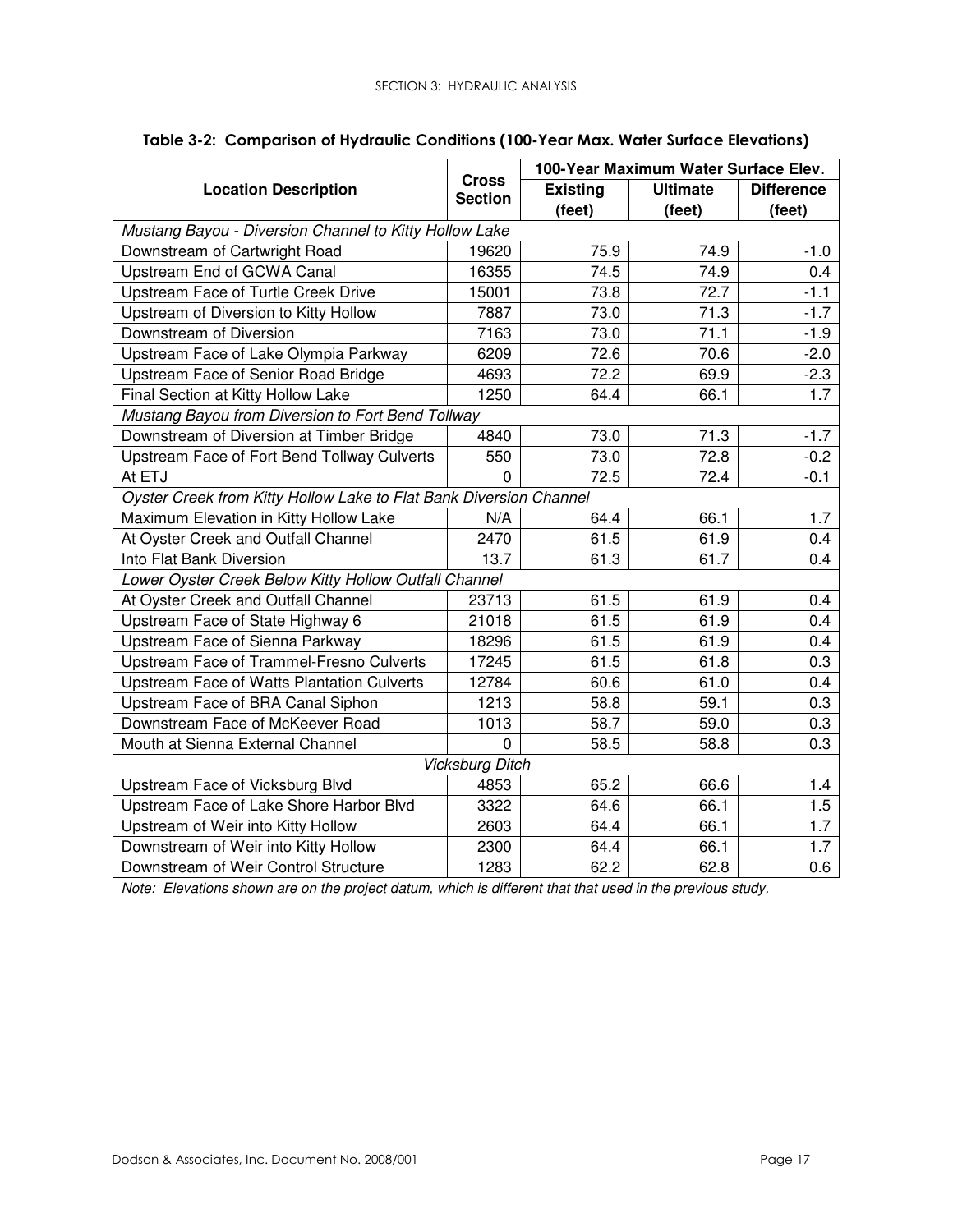## 4. DESCRIPTION OF ULTIMATE WATERSHED IMPROVEMENTS

### **4.1 MUSTANG BAYOU**

The majority of the land that is available for development within the two watersheds is in Mustang Bayou. The level of existing development in Mustang Bayou is much denser than in Lower Oyster Creek, and Mustang Bayou experiences out-of-bank flooding during the 100-year design storm used in existing conditions, mostly in the upper portion of the watershed. In order to provide for additional development in the watershed, and to address existing flooding issues, the channel of Mustang Bayou is proposed to be widened and deepened where possible. Detention both upstream and downstream in the watershed is also proposed, in order to address peak runoff as the watershed develops. Finally, structures that tend to affect the flows in the channel will be revised or replaced as necessary. A detailed description of each of these plan elements is discussed below. Exhibit 4 includes the location and general configuration of the MDP elements in Mustang Bayou.

#### 4.1.1 Channel Improvements

The primary method of conveyance for the ultimate flows in the MDP is an increase in channel capacity. Where property existed on either side of the channel that would allow for the channel to be widened and/or deepened, these options were used. The channel improvements were based on the original MDP where appropriate. In several locations however, the channel improvements were modified from the original MDP due to the more detailed data available for this study.

The Mustang Bayou channel was broken into 5 separate reaches where channel improvements were performed. Table 4-1, included at the end of this section, includes a description of the configuration of each reach.

- 1. Cartwright Road to GCWA Canal;
- 2. GCWA Canal through Thunderbird North Subdivision;
- 3. Downstream of Thunderbird North Subdivision to Mustang Bayou Diversion Channel;
- 4. Mustang Diversion Channel to Kitty Hollow Lake; and,
- 5. Mustang Bayou Channel from Diversion Channel to Fort Bend Tollway.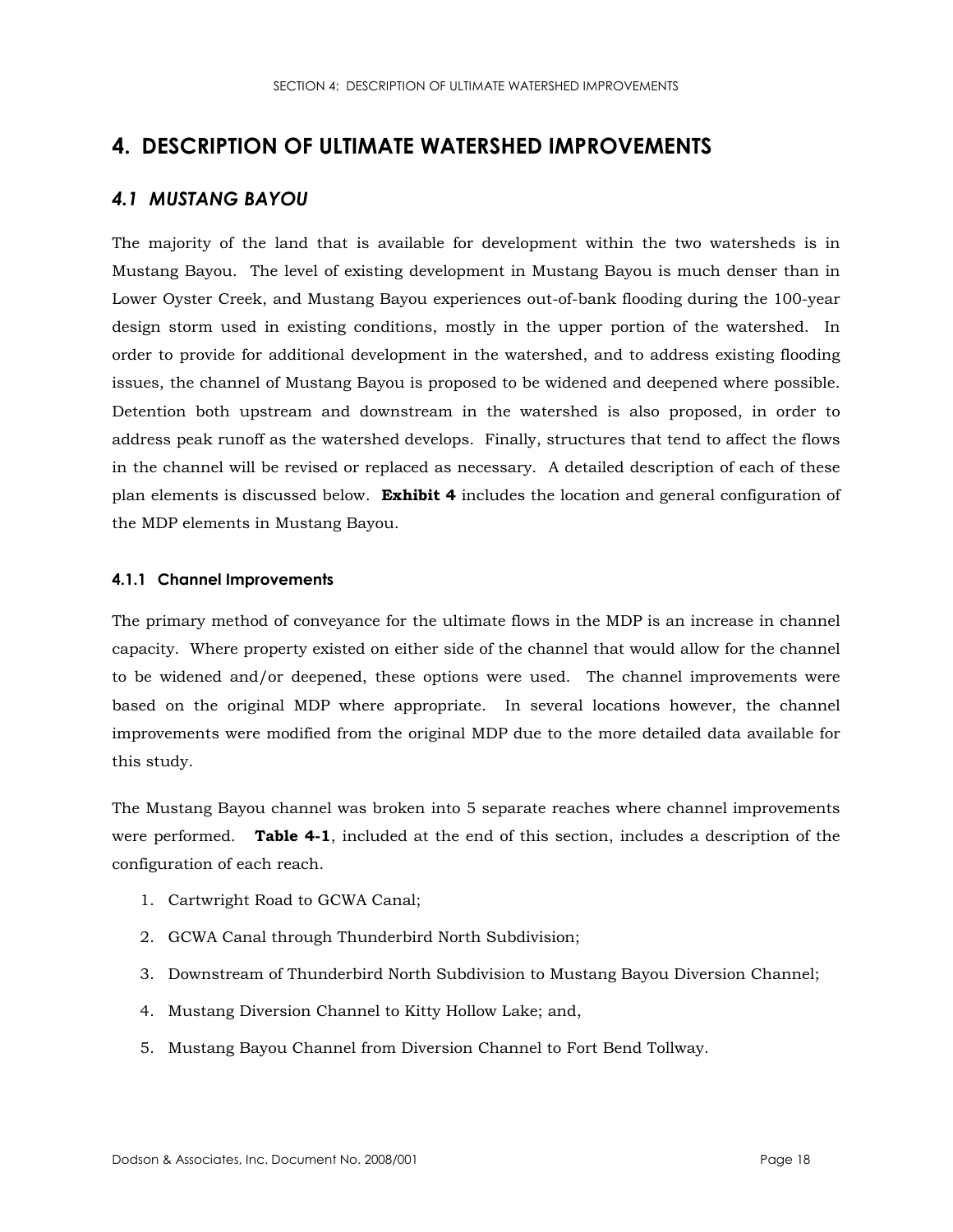Reach 1 includes a channel widening and deepening in order to provide sub-regional storage to the system and is described in more detail in the next section. Reach 2 is constricted by the existing Thunderbird North development on both sides of the channel. The channel in this reach will be deepened by approximately 1-2 feet and the existing side slopes of the channel will be graded to match the deeper channel section. In addition, the Turtle Creek Drive culvert crossing will be replaced by a bridge. Reach 3 will consist of a wider and deeper channel, with a bottom width of approximately 50 feet and a channel slope of 0.05%. Reach 4 will consist of a 60-foot bottom section and a channel slope of 0.05%. Reach 5 will also be widened with a bottom width of 50 feet and a channel slope of 0.05%. These improvements will provide sufficient capacity and channel storage to offset the ultimate development proposed for the watershed, when taken in context with the other improvements noted in this section.

#### 4.1.2 Sub-regional Detention

There are two detention areas proposed as part of this plan. The first detention area should be considered sub-regional in nature, and consists of a widened and deepened channel section between Cartwright Road and the GCWA Canal crossing. This detention is included primarily to provide detention and outfall depth for upstream development, but will also slightly reduce downstream peak flows in the Thunderbird North subdivision. The amount of storage provided in this expanded channel section is approximately 90 acre-feet.

The detention will be provided by a channel with a bottom width of 110 feet at the GCWA Canal. This section will be extended at a slope of 0.075% and transitioned to meet the existing right-of-way for Mustang Bayou at Cartwright Road, including excavation to meet the flowline of the existing culverts underneath the road. In order to utilize the additional storage, the existing structure underneath the GCWA Canal will be revised by rehabilitating (sliplining or replacing) the existing crossing, which consists of two 72-inch steel pipes and two  $\pm 36$ -inch corrugated metal pipes, with two 66-inch reinforced concrete pipes. This will restrict the existing siphon to approximately two-thirds of its current area and allow the use of the additional volume in the expanded channel section upstream of the canal crossing.

#### 4.1.3 Regional Detention

The second detention area proposed is in and around Kitty Hollow Lake. Currently, Kitty Hollow Lake serves as a Ft. Bend County Park and recreation area and is used for local detention for several developments within the immediate vicinity of the lake. Ft. Bend County owns and maintains the property through the Ft. Bend County Drainage District. Although the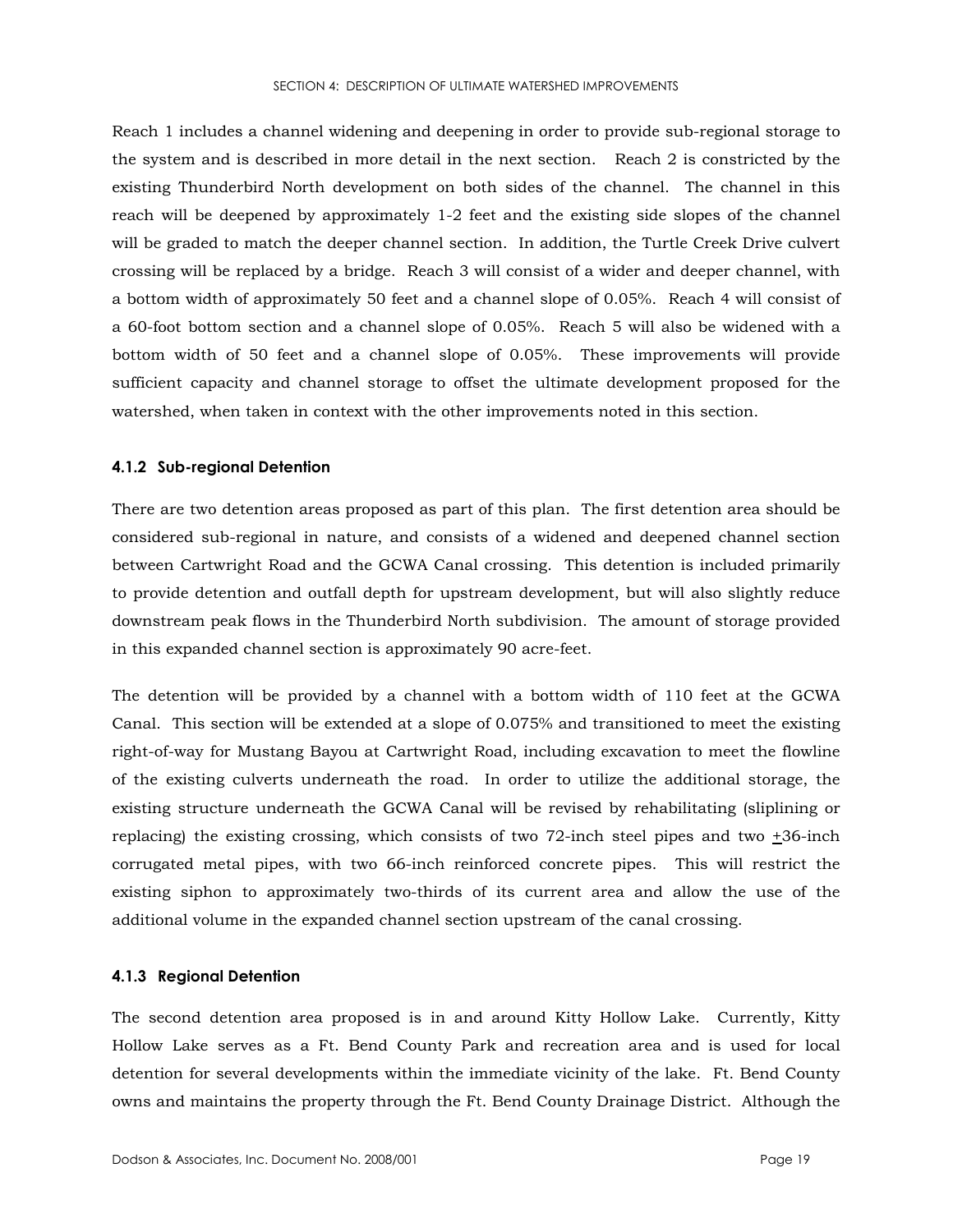lake and surrounding area has a large storage capacity, it is unknown whether it was constructed with storm water detention in mind. The original LAN study called for the use of Kitty Hollow Lake as a regional detention facility for the Mustang Bayou watershed. This study is consistent in that recommendation. However, the outfall structure and configuration will need some modification to provide the necessary detention while mitigating increases in peak flows that will come from the ultimate development of the watershed.

An earlier report by Jones & Carter, Inc., dated July 1999 for Memorial Hermann Hospital System, detailed existing problems with the dam and recommended outfall structure improvements of extending the existing pipes in conjunction with dam rehabilitation and repair. The report also detailed the existing agreements and restrictions on the lake, specifically that the lake level must not exceed 69.0 feet (Missouri City Datum). The report concluded that the Lake could serve as regional detention but that the dam and outlet structure would need to be improved in order for safe operation. It is our understanding that the culverts have been extended and that some improvements in the vicinity of the outfall structure have been accomplished. However, it will be necessary to review the work that has been performed as well as determining the current condition of the dam as a condition of any future construction.

An analysis of the LiDAR data for the area around Kitty Hollow Lake showed that the amount of existing capacity in the lake was much larger than originally thought. The previous MDP update included an estimate, taken from earlier studies of the lake, of approximately 2000 acre-feet at the maximum allowable elevation of 69 feet (MCD). However, using the LiDAR data to generate an estimate of available storage showed that the existing capacity in the lake was approximately 2260 acre-feet at this elevation, using the corresponding datum adjustment from MCD to study datum. This increase in storage estimates is most likely due to the use of a limited amount of survey in obtaining the first estimate. **Table 4-2** includes elevation versus storage volume information for Kitty Hollow Lake, obtained from LiDAR data.

Under ultimate conditions development, the basin occupies approximately 380 acres and provides approximately 1725 acre-feet of storage at the maximum water surface elevation of 66.1 feet (study datum) for the design storm. This elevation is below the 69.0-foot (MCD) maximum as mentioned above. The available storage area includes Kitty Hollow Lake and the surrounding Kitty Hollow Lake County Park, much of which will be inundated at the ultimate conditions design storm elevation. Table 4-3 includes information on existing and ultimate conditions inflows and outflows for Kitty Hollow Lake and its outfall structure.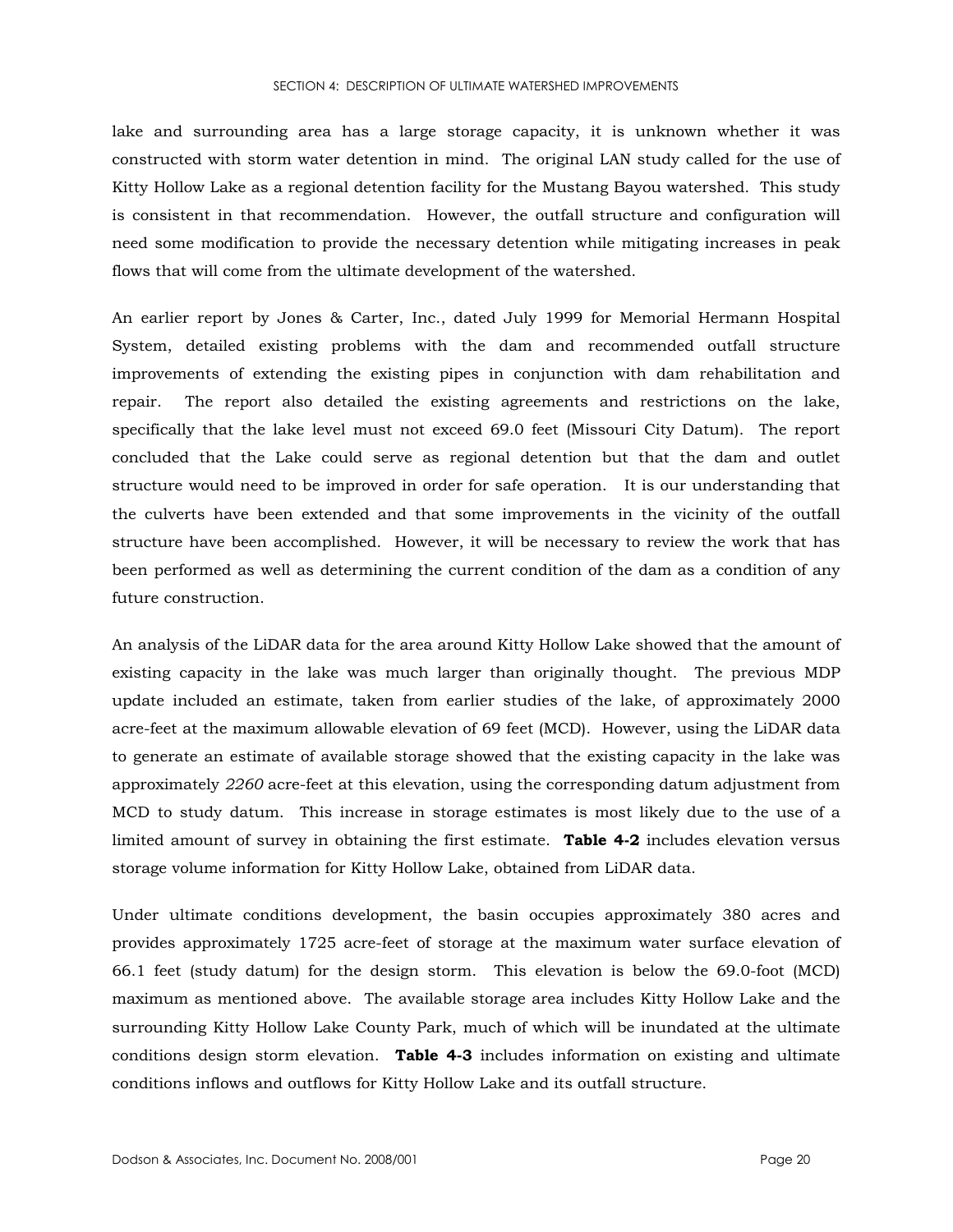The existing outlet structure for the lake consists of two, 66-inch corrugated steel pipes that are connected at their upstream end to vertical risers with slots for controlling the outflow from the lake. Appendix C includes photographs of the existing structure. It should be noted that some seepage into the culverts through the existing risers was observed during our field visit. Therefore, the entire structure should, at a minimum, be evaluated for structural integrity. Additionally, the recommendations for the structural stability of the dam and embankment around the lake as detailed in the Jones & Carter report dated July 1999 must be reviewed for applicability and implemented as necessary in order to provide the factor of safety necessary to use the lake as a regional detention basin. Further study will be necessary to design an emergency spillway in accordance with Texas Commission on Environmental Quality (TCEQ) criteria for dam safety. Such a design was beyond the planning-level scope of this report. It will also be necessary to coordinate all work with the Fort Bend County Drainage District, as the County is the owner of the lake.

#### 4.1.4 Channel Crossing Structures

There are several structures that cross the Mustang Bayou channel. These structures include (from upstream to downstream) Cartwright Road, the GCWA Canal, Turtle Creek Drive, Lake Olympia Parkway, and Senior Road. There is also an abandoned wooden bridge that crosses the channel near the diversion to Kitty Hollow Lake and a low water crossing of the channel near the Fort Bend Tollway.

For the ultimate improvements, the GCWA Canal crossing will be revised as noted in Section 4.1.2. The Turtle Creek Drive structure was assumed to be raised above the 100-year water surface elevation in the channel using a two-span simple bridge structure (1 pier in the channel). The Senior Road Bridge was assumed to be removed and not replaced. No changes were proposed for the other crossing structures on Mustang Bayou and all crossings of the Vicksburg Ditch were adequate to convey the ultimate flows without modifications. Photographs of these structures (with the exception of the low water crossing) can be found in Appendix C.

#### **4.2 LOWER OYSTER CREEK**

As mentioned above, the improvements planned for Lower Oyster Creek are limited to the filling of low channel bank areas. Maintenance of the improved channel, as well as all crossing structures is assumed to take place so that the conveyance capacity of the channel is not degraded. It is anticipated that, given the extent of the future development planned for the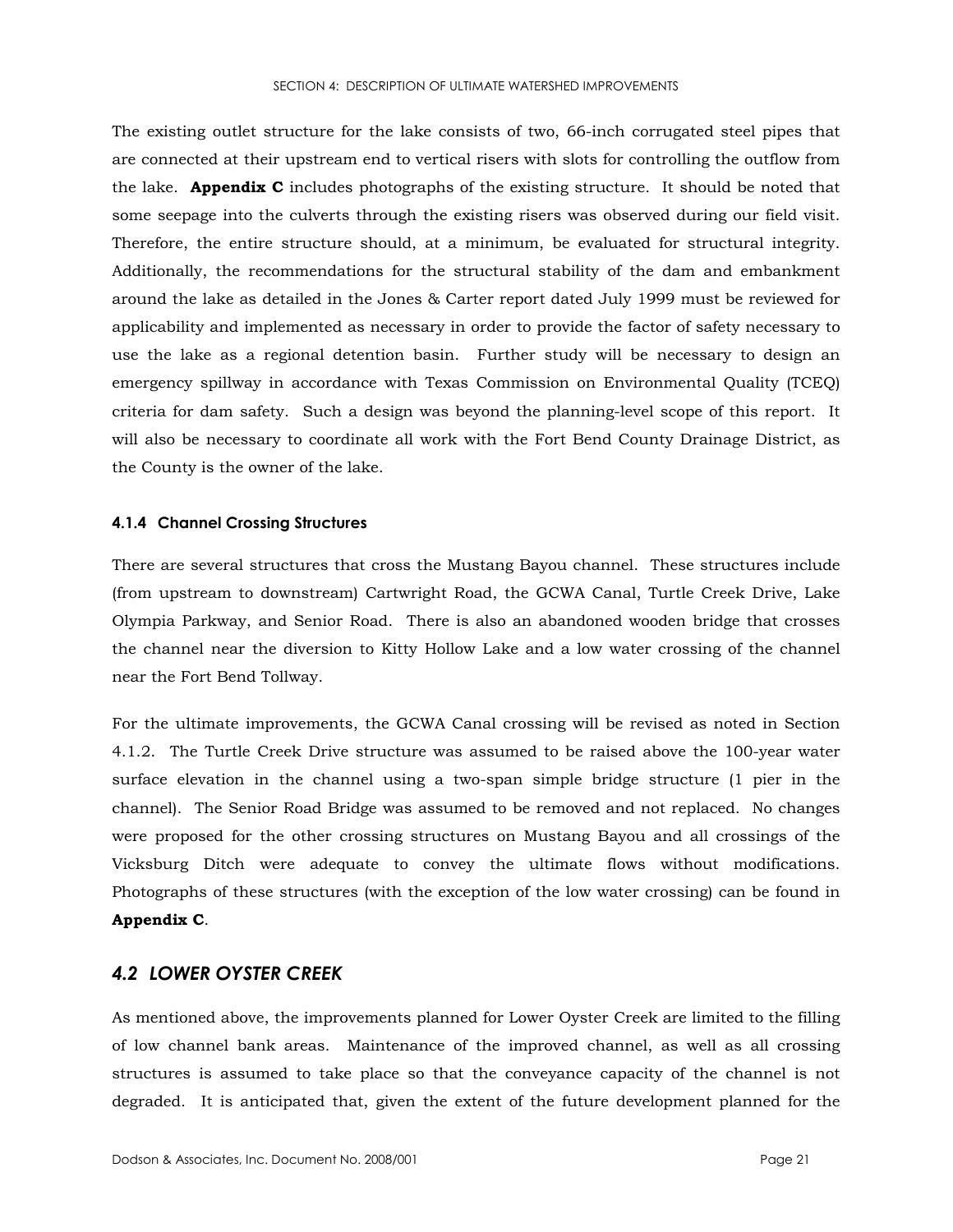watershed, the existing condition of the channels are adequate to convey these flows to the Sienna External Channel, with a few minor improvements. Furthermore, the typical development in the watershed has consisted of large-lot subdivisions that use existing oxbow lakes as amenity and storm water detention features. If this practice continues, then the ultimate conditions flows may be somewhat lower than anticipated in this study. **Exhibit 5** includes the location and general configuration of the limited MDP elements in Lower Oyster Creek.

#### 4.2.1 Low Banks/Bank Fill Locations

There are three isolated areas where channel banks are noted as being markedly lower than adjacent channel banks, or otherwise lower than the surrounding area. These areas are typically in the vicinity of roadways, where the banks may be slightly depressed to meet the road shoulder or roadside ditch. Each of these areas is briefly described below.

- 1. Trammel Fresno Road The upstream channel banks are approximately 2.5 feet below the ultimate 100-year ultimate water surface elevation. This area is predominantly low and poorly drained, especially between Sienna Parkway and Trammel-Fresno Road and the channel bank elevation likely is a result of the elevation of this lower area. If this area is to be developed, the low portion of the channel banks at Trammel-Fresno can be filled in order to prevent out-of-bank flooding. However, it may be such that this area will remain undeveloped and would not need to be filled. Filling of this area was not included in the ultimate improvements for Lower Oyster Creek.
- 2. Watts Plantation Road The right bank upstream of Watts Plantation Road is noted as approximately 1 foot below the 100-year ultimate water surface elevation. This area is similar to the Trammel-Fresno area and can be filled as necessary, depending on the nature of development in the area. Filling of this area was not included in the ultimate improvements for Lower Oyster Creek.
- 3. Vicinity of 6000 feet upstream of McKeever Road This area shows bank elevations from 0.5 to 2 feet (left bank and right bank, respectively) below the 100-year ultimate water surface elevation. The length of bank under this elevation stretches for approximately 2000 feet. This area is in the vicinity of undeveloped property along Lower Oyster Creek and should be filled along the left bank in order to prevent overtopping of a developing area. The right bank area should be filled as development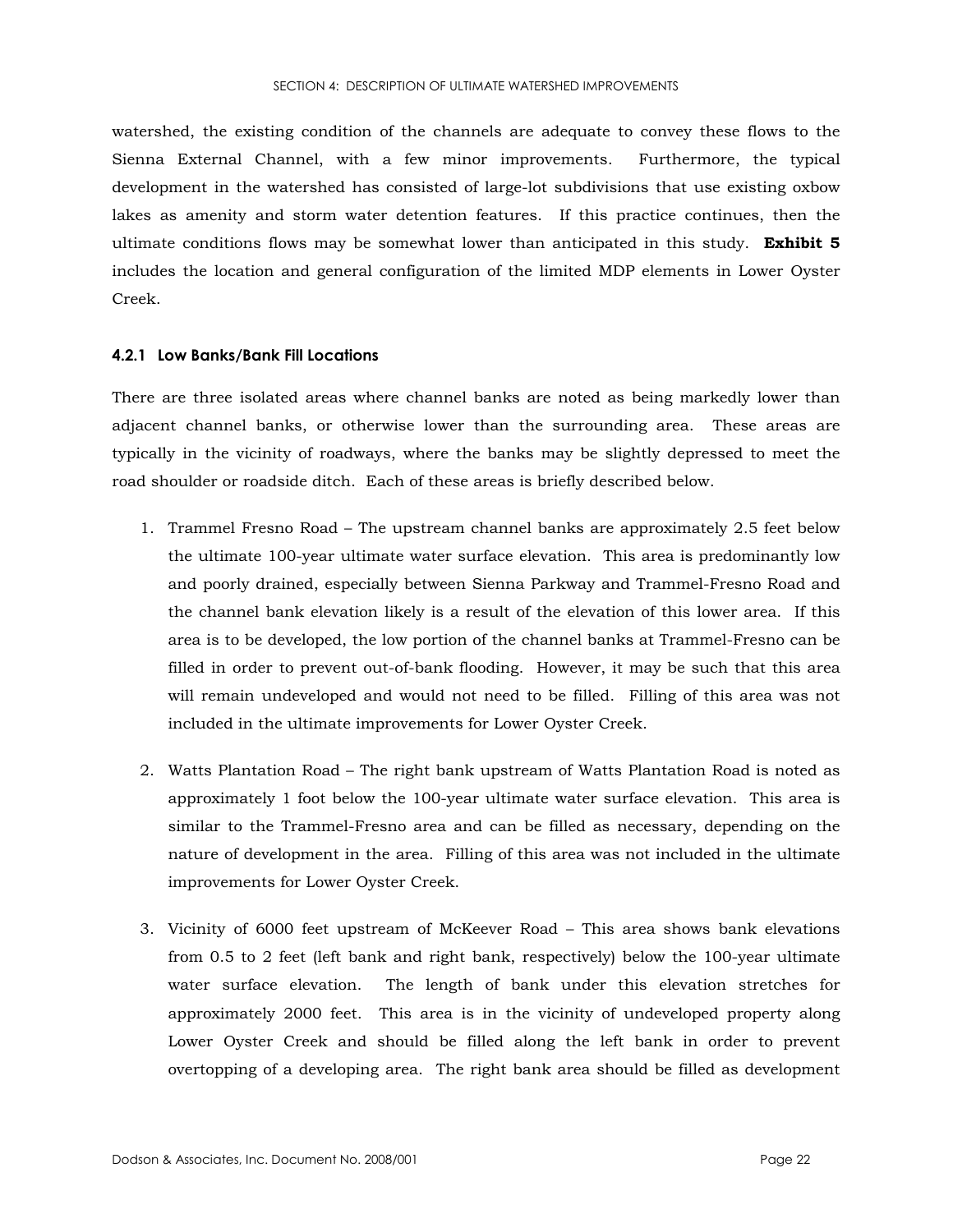moves into the area or it becomes necessary to prevent localized flooding of the area. Fill in this area was considered as part of the ultimate improvements.

#### 4.2.2 Channel Conveyance at BRA Canal

The BRA Canal flume crosses Lower Oyster Creek immediately upstream of McKeever Road. A photograph of the channel and flume is included in Appendix C. Although the water surface in the vicinity of the channel is within the channel banks, there is a significant amount of what appears to be sediment deposition in the vicinity of the siphon. Additionally, the inflow from the Long Point Creek Diversion Channel appears to have eroded the channel just upstream of the flume, which may have produced some of the sediment that has been deposited. Therefore, we have recommended that this sediment deposition and the erosion around the Long Point Creek channel be addressed by channel excavation and erosion control measures in the area around the channel confluence and flume.

We anticipate that the effect of this project will lower water surface elevations within the channel, but the more desired effect is to allow for a smoother transition between the diversion channel, the creek channel, and the flume during high flow events. An estimate of channel excavation and erosion control costs is included in the cost estimate for the ultimate improvements to Lower Oyster Creek.

#### 4.2.3 Long Point Creek

Improvements to the conveyance or increases in flows due to the development of the Long Point Creek watershed were not addressed in this study, with the exception of the recommendation of right-of-way along the Long Point Creek diversion channel and the erosion control element noted above. Long Point Creek has developed with on-site detention serving most of the development. This trend was assumed to continue and, since the majority of the watershed is outside the jurisdiction of the City, improvements to the watershed were not considered as part of this study.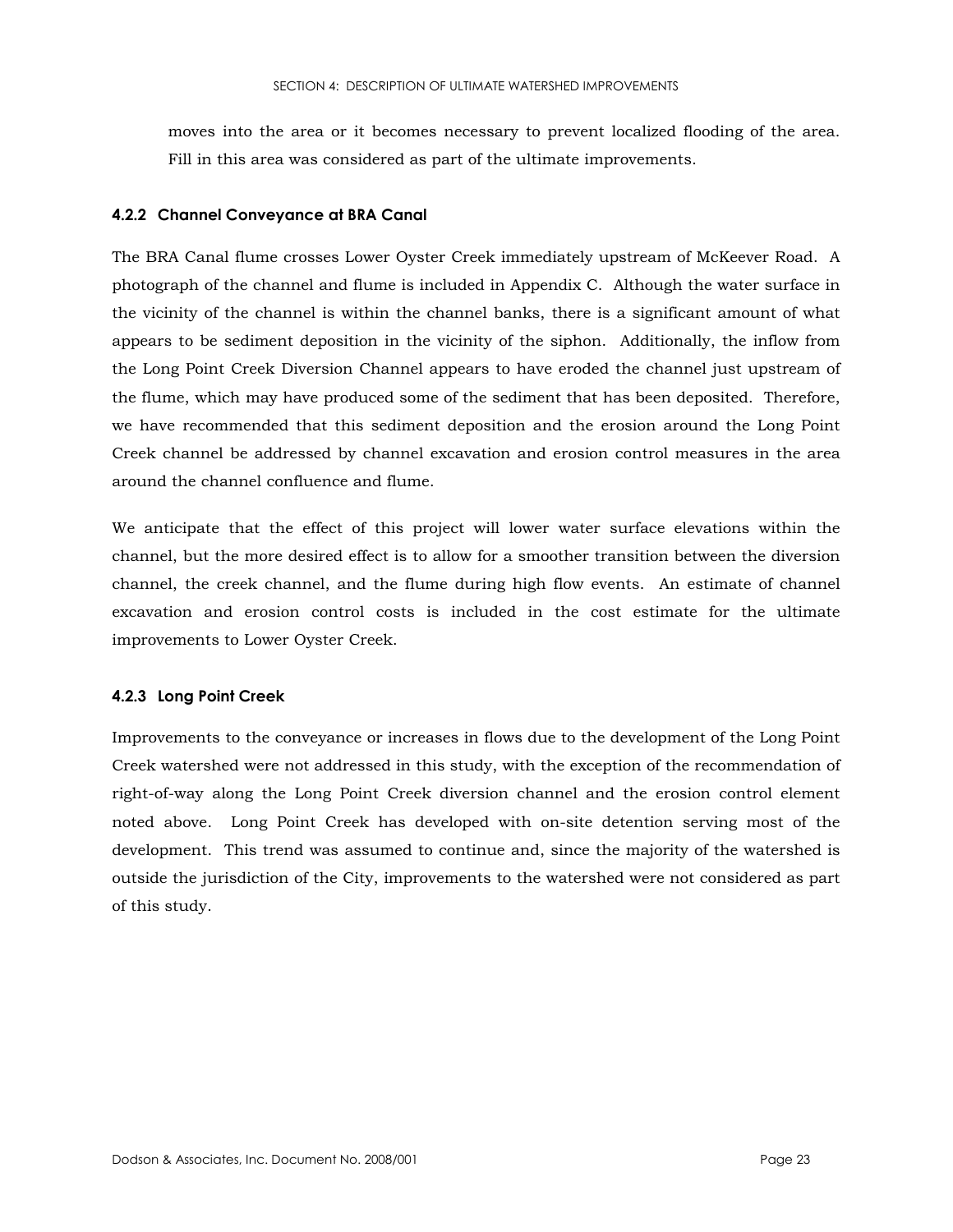| <b>Section</b> | <b>Bottom</b><br><b>Width</b><br>Feet | Average<br><b>Depth</b><br>Feet | <b>ROW</b><br>Necessary*<br>Feet |
|----------------|---------------------------------------|---------------------------------|----------------------------------|
|                | 110                                   | 10                              | 230                              |
| 2              | 20-40                                 | 9                               | 130                              |
| 3              | 50                                    | 10                              | 170                              |
|                | 60                                    | 13                              | 200                              |
| 5              | 50                                    | 8.5                             | 160                              |

Table 4-1: Right-of-Way Requirements for Ultimate Development - Mustang Bayou

\*Includes two 30-foot maintenance berms and 3:1 side slopes.

| Table 4-2: Kitty Hollow Lake Elevation - Volume Relationship |
|--------------------------------------------------------------|
|--------------------------------------------------------------|

| <b>Elevation</b> | <b>Volume</b> |
|------------------|---------------|
| (ft)             | (acre-feet)   |
| 58.11            | 0             |
| 61               | 142           |
| 62               | 334           |
| 63               | 589           |
| 64               | 917           |
| 65               | 1292          |
| 66               | 1689          |
| 67               | 2097          |
| 68               | 2513          |

Table 4-3: Kitty Hollow Lake Model Results (100-Year)

| <b>Plan</b>                | Q in | Q out | Max. WSEL | <b>Basin</b><br>Volume at<br><b>Max WSEL</b> | Q at Flat<br><b>Bank</b><br><b>Diversion</b> |
|----------------------------|------|-------|-----------|----------------------------------------------|----------------------------------------------|
|                            | cfs) | (cfs) | (ft)      | $(ac-ft)$                                    | (cfs)                                        |
| <b>Existing Conditions</b> | 1743 | 379   | 64.4      | 1061                                         | 510                                          |
| <b>Ultimate Conditions</b> | 3480 | 491   | 66.1      | 1723                                         | 587                                          |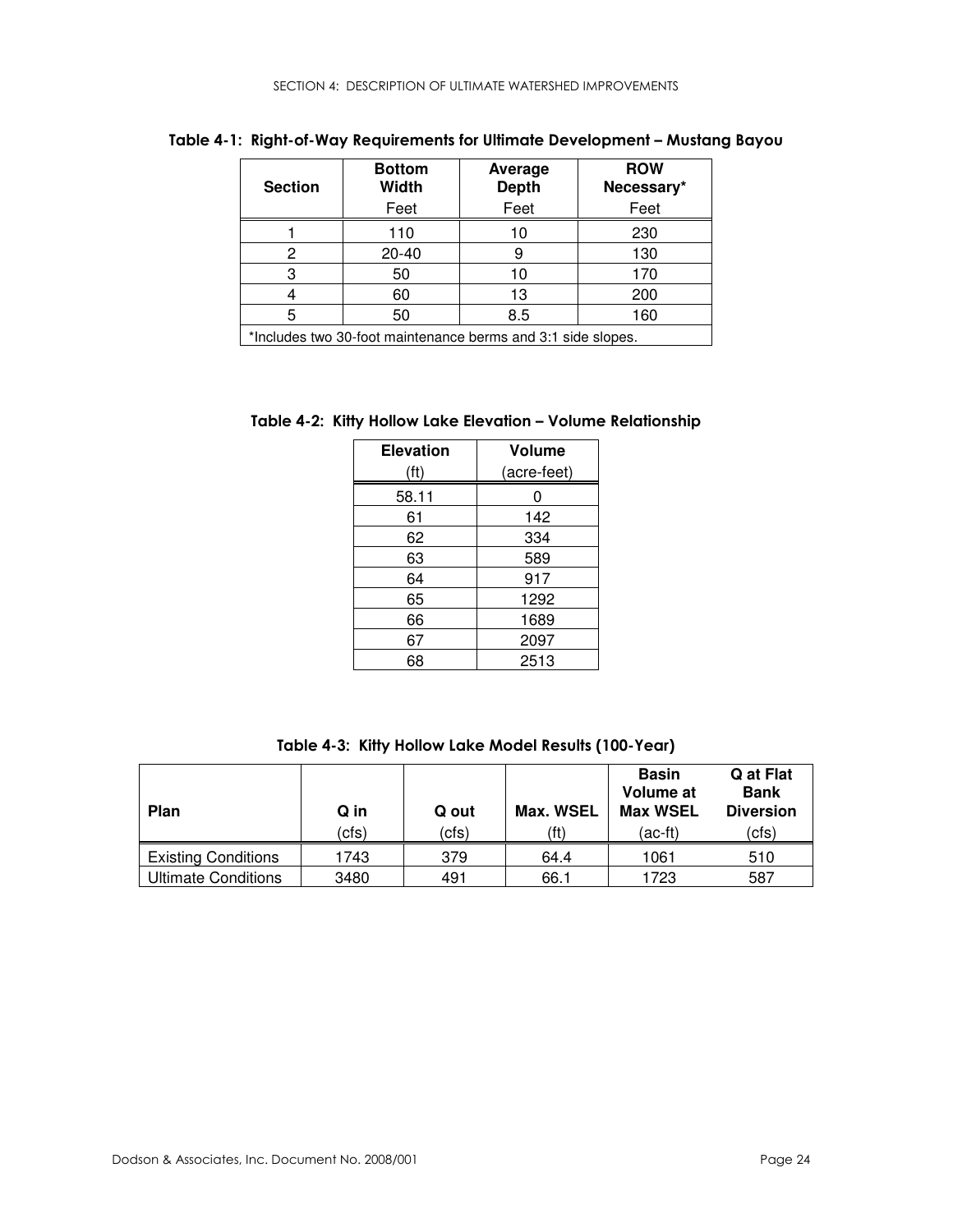## 5. RIGHT-OF-WAY REQUIREMENTS AND COST ESTIMATES

The following sections summarize the estimates for construction cost for the ultimate improvements. We have attempted to use current unit prices where they are available. However, these estimates should be used for planning purposes only as the quantities used in the estimates are approximate.

## 5.1 MUSTANG BAYOU ULTIMATE IMPROVEMENTS RIGHT-OF-WAY REQUIREMENTS

The necessary right-of-way to construct and maintain the ultimate improvements has been estimated for each reach of Mustang Bayou included in this study. The right-of-way estimates leave room for two, 30-foot maintenance berms on each side of the channels, unless current restrictions will not allow. In addition, side slopes of 3 (horizontal) to 1 (vertical) have been assumed for channel excavation, where restrictions were not present. For Mustang Bayou, the estimates are set up according to the following sections:

- 1. Cartwright Road to GCWA Canal
- 2. GCWA Canal through Thunderbird North Subdivision
- 3. Downstream of Thunderbird North to Confluence with Old Channel of Mustang Bayou
- 4. Confluence with Old Channel to Kitty Hollow Lake
- 5. Old Channel from Confluence to Quail Glen Ditch

Right-of-Way estimates are shown in Table 5-1 at the end of this section. According to the table, approximately 23.5 acres of additional right-of-way will be necessary to construct and maintain the ultimate improvements for Mustang Bayou.

## 5.2 MUSTANG BAYOU ULTIMATE IMPROVEMENTS COST ESTIMATE

Cost estimates have been prepared for each reach of the ultimate improvements. These estimates were based on unit prices given in recent bid tabulations in Harris County and vicinity. An estimate of engineering costs and a 20 percent contingency has been added to the total. The total cost for Mustang Bayou is shown in Table 5-2 and totals \$6,484,890. A breakdown of unit costs by each section is included in **Appendix D** of this report.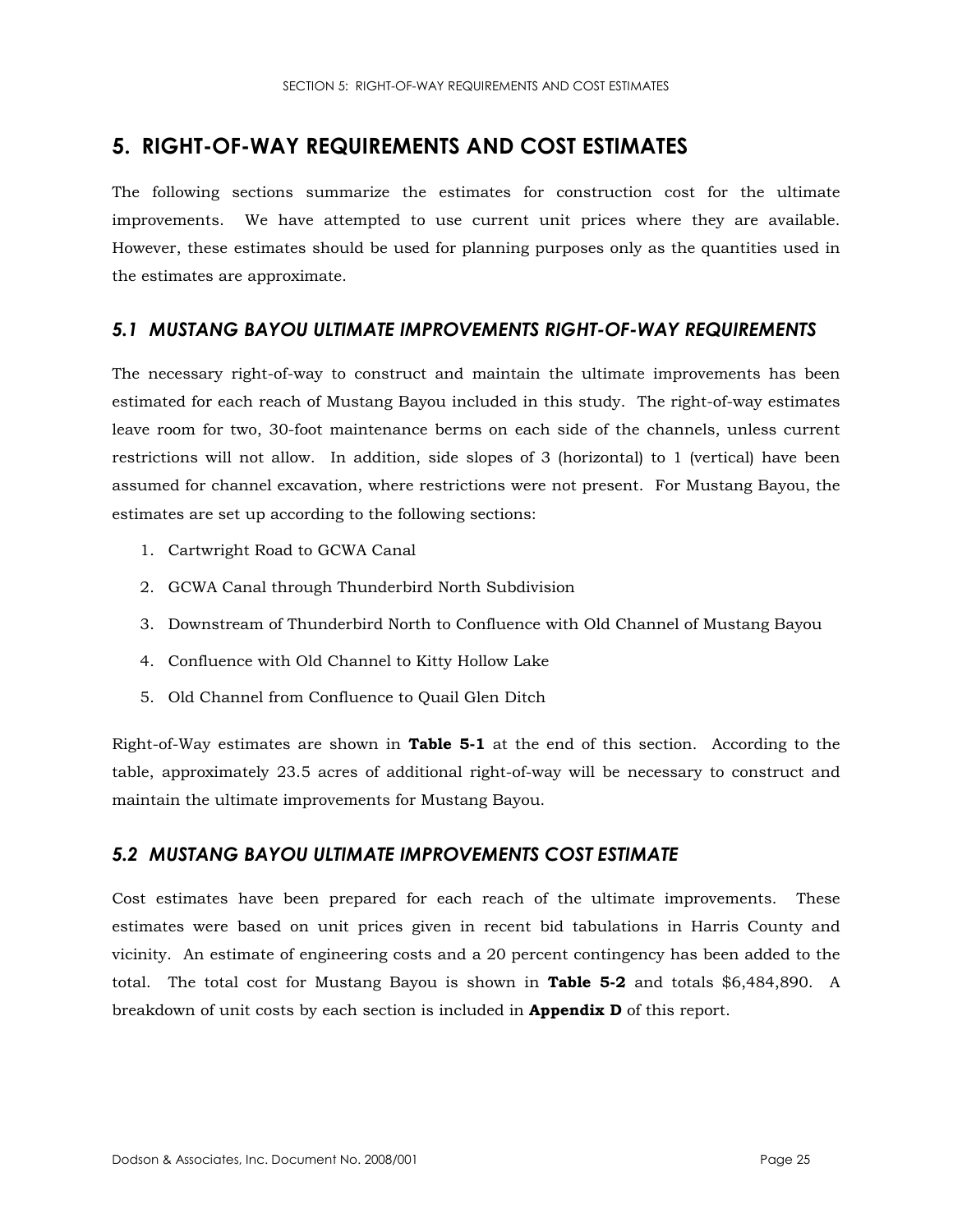## 5.3 LOWER OYSTER CREEK RIGHT-OF-WAY REQUIREMENTS

Although this update study recommends only limited improvements to Lower Oyster Creek, we have included an estimate for right-of-way in order to repair channels and perform periodic maintenance. This right of way is similar to that proposed by LAN in the original study. The recommended right-of-way is included in Table 5-3 and includes the acquisition of an additional 3.8 acres for the watershed.

## **5.4 LOWER OYSTER CREEK ULTIMATE IMPROVEMENTS COST ESTIMATES**

The estimate for Lower Oyster Creek includes the land acquisition noted above as well as channel bank fill and the recommended improvements at the BRA Canal flume. An estimate for this work is included in **Table 5-4** and totals \$542,900. A breakdown of unit costs by each section is included in **Appendix D** of this report.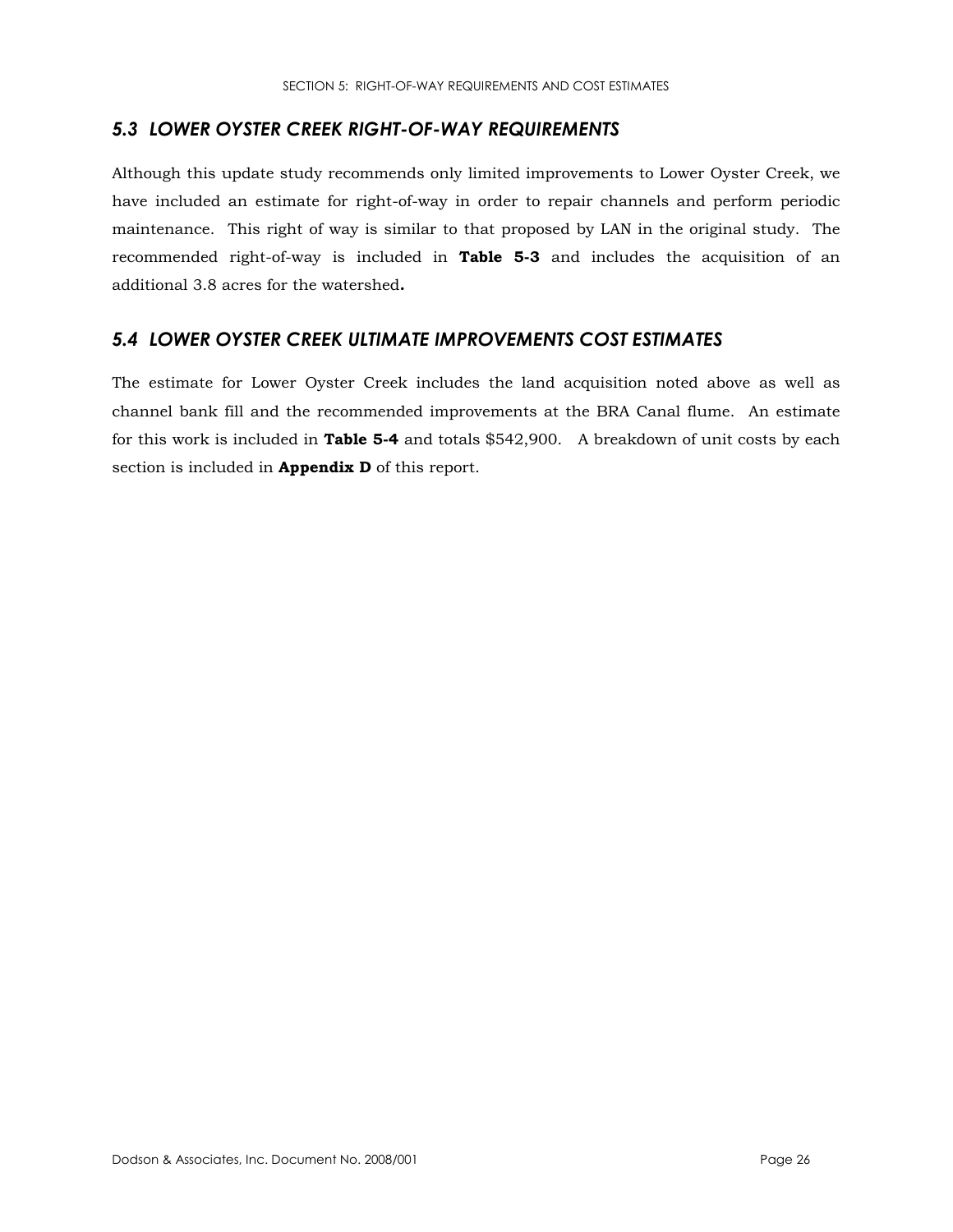| <b>Section</b>                | <b>Existing</b><br><b>ROW</b><br>Feet | <b>Ultimate</b><br><b>ROW</b><br>Feet | <b>Additional</b><br><b>ROW</b><br>Feet | Length<br>Feet | <b>Additional</b><br>Area<br>Acres |
|-------------------------------|---------------------------------------|---------------------------------------|-----------------------------------------|----------------|------------------------------------|
|                               | 210-240                               | 230                                   |                                         | 3000           | 0.0                                |
| 2                             | 130                                   | 130                                   |                                         | 3300           | 0.0                                |
| 3                             | 110-140                               | 170                                   | $30 - 60$                               | 5100           | 5.3                                |
| 4                             | 125                                   | 200                                   | 75                                      | 6600           | 11.4                               |
| 5                             | 100                                   | 160                                   | 60                                      | 4900           | 6.8                                |
| <b>Total Additional R-O-W</b> |                                       |                                       |                                         |                | 23.5                               |

Table 5-1: Additional Right-of-Way - Mustang Bayou

|  | Table 5-2: Ultimate Improvements Cost Estimate - Mustang Bayou |  |  |
|--|----------------------------------------------------------------|--|--|
|--|----------------------------------------------------------------|--|--|

|                             | <b>Section</b> |                |             |             |             |              |
|-----------------------------|----------------|----------------|-------------|-------------|-------------|--------------|
| Item                        |                | $\overline{c}$ | 3           | 4           | 5           | <b>TOTAL</b> |
|                             |                |                |             |             |             |              |
| <b>Construction Cost</b>    | \$851,200      | \$494,300      | \$371,500   | \$1,004,200 | \$298,600   | \$3,019,800  |
| <b>Engineering Cost</b>     |                |                |             |             |             |              |
| 10%                         | \$85,120       | \$49,430       | \$37,150    | \$100,420   | \$29,860    | \$301,980    |
| <b>Contingency Estimate</b> |                |                |             |             |             |              |
| 20%                         | \$170,240      | \$98,860       | \$74,300    | \$200,840   | \$59,720    | \$603,960    |
|                             |                |                |             |             |             |              |
| <b>Construction Total</b>   | \$1,106,560    | \$642,590      | \$482,950   | \$1,305,460 | \$388,180   | \$3,925,740  |
|                             |                |                |             |             |             |              |
| <b>R-O-W Acquisition*</b>   | \$0            | \$0            | \$577,170   | \$1,241,460 | \$740,520   | \$2,559,150  |
|                             |                |                |             |             |             |              |
| <b>TOTALS</b>               | \$1,106,560    | \$642,590      | \$1,060,120 | \$2,546,920 | \$1,128,700 | \$6,484,890  |

\*R-O-W Estimated at \$2.50 per square foot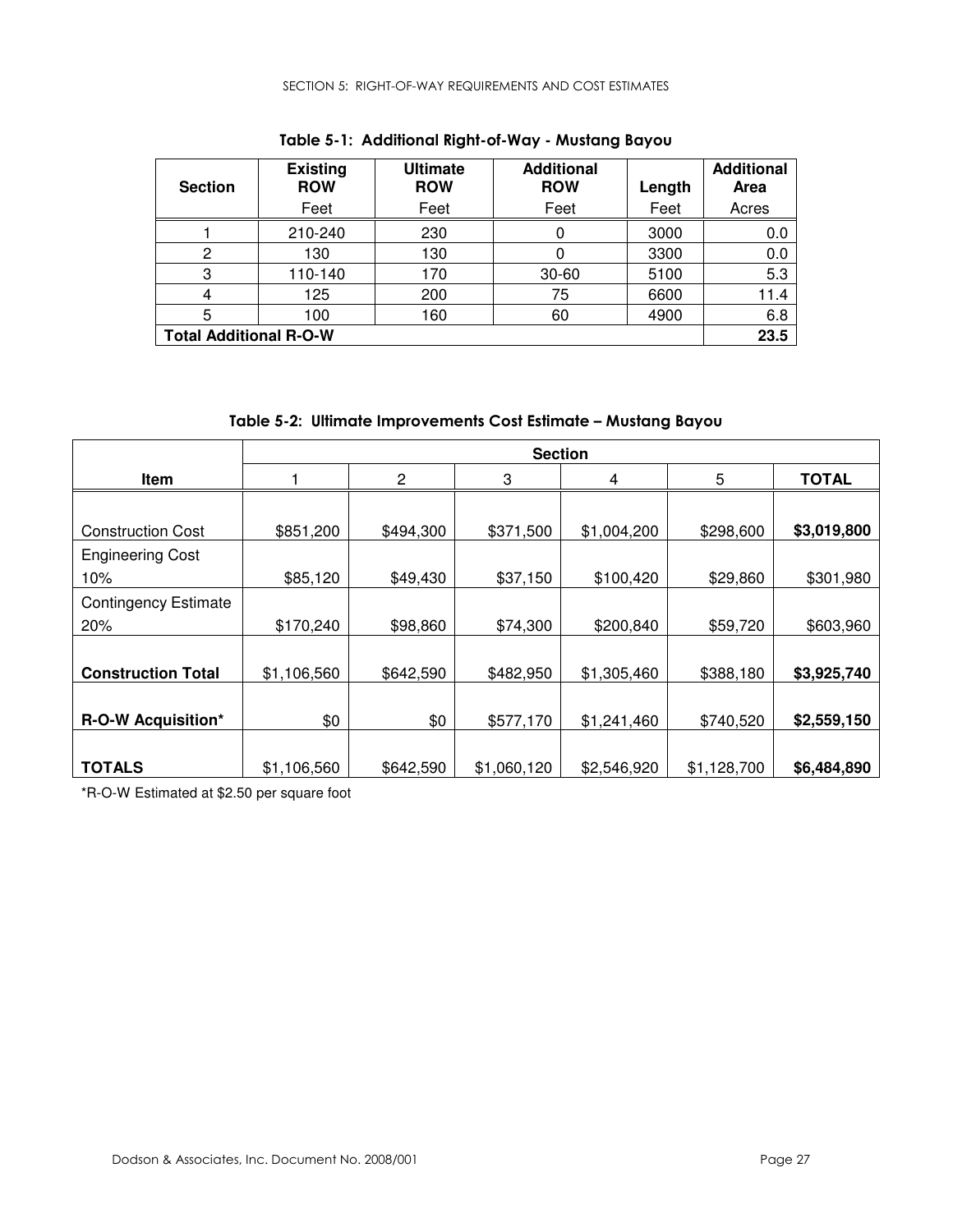| <b>Section</b>                                                     | <b>Existing</b><br><b>ROW</b><br>Feet | <b>Ultimate</b><br><b>ROW</b><br>Feet | <b>Additional</b><br><b>ROW</b><br>Feet | Length<br>Feet | <b>Additional</b><br>Area<br>Acres |
|--------------------------------------------------------------------|---------------------------------------|---------------------------------------|-----------------------------------------|----------------|------------------------------------|
| <b>KHL Outfall to Watts Plantation</b>                             | 170                                   | 170                                   | 0                                       | 11000          | 0.0                                |
| Watts Plantation to LP Diversion                                   | 180                                   | 180                                   | 0                                       | 11500          | 0.0                                |
| Long Point Diversion Channel                                       | 0                                     | 100                                   | 100                                     | 1500           | 3.4                                |
| LP Diversion to McKeever Road                                      | 150                                   | 200                                   | 50                                      | 350            | 0.4                                |
| McKeever Road to Sienna Channel                                    | 200                                   | 200                                   |                                         | 1000           | 0.0                                |
| <b>Total Additional R-O-W</b>                                      |                                       |                                       |                                         |                | 3.8                                |
| ROW widths are recommended for maintenance purposes along channels |                                       |                                       |                                         |                |                                    |

Table 5-3: Additional Right-of-Way – Lower Oyster Creek

Table 5-4: Ultimate Improvements Cost Estimate – Lower Oyster Creek

| <b>Item</b>                 | <b>TOTAL</b> |
|-----------------------------|--------------|
|                             |              |
| <b>Construction Cost</b>    | \$95,500     |
| Engineering cost            |              |
| 10%                         | \$9,550      |
| <b>Contingency Estimate</b> |              |
| 20%                         | \$19,100     |
|                             |              |
| <b>Construction Total</b>   | \$124,150    |
|                             |              |
| <b>R-O-W Acquisition*</b>   | \$418,750    |
|                             |              |
| TOTALS                      | \$542,900    |

\*R-O-W estimated at \$2.50 per square foot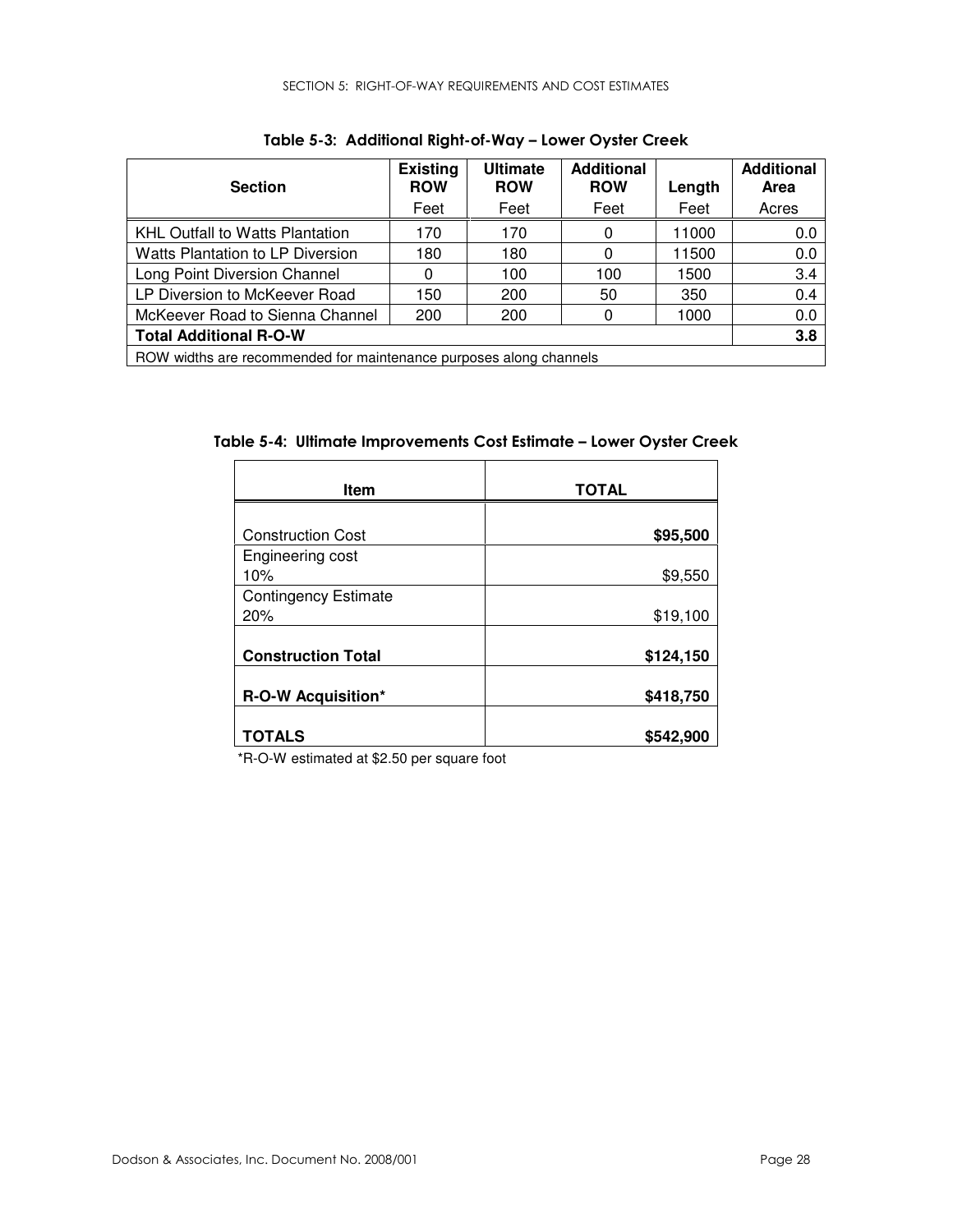## 6. COST ASSESSMENT

Costs have been calculated to determine a per-acre charge for new development that will assist the city in developing the ultimate improvements presented in this update. For reference, the LAN study recommended impact fees of \$3235 and \$1400 per acre for Mustang Bayou and Lower Oyster Creek, respectively. Costs in the Dodson 2001 study were estimated at \$2783 and \$774 per acre. Due to the increased development, the majority of Lower Oyster Creek is now developed and Mustang Bayou is in the process of development, so the majority of the project costs cannot be attributed to new development. These costs would have to be borne by the city as improvements for existing development.

Areas considered developed included existing development, development in the platting process, existing infrastructure, and areas reserved for storage and conveyance of runoff as described in this report. A breakdown of developed areas for each watershed is included in Appendix D.

## **6.1 MUSTANG BAYOU COST CALCULATION**

| Total Cost Estimate                                                | \$6,484,890         |
|--------------------------------------------------------------------|---------------------|
| Total Acreage in Ultimate Conditions                               | 3079 Acres          |
| Undeveloped Acreage in Watershed (see Appendix D)                  | 1275.1 Acres        |
| Percent Undeveloped (Available for New Development)                | 41.4%               |
| Project Cost Attributable to New Development (41.4% of Total Cost) | \$2,685,574         |
| Cost Per Acre (New Development Cost/Acres Available)               | \$2,106.17 per Acre |

## **6.2 LOWER OYSTER CREEK COST CALCULATION**

| Total Cost Estimate                                                | \$542,900         |
|--------------------------------------------------------------------|-------------------|
| Total Acreage in Ultimate Conditions                               | 1868 Acres        |
| Undeveloped Acreage in Watershed (see Appendix D)                  | 541.8 Acres       |
| Percent Undeveloped (Available for New Development)                | 29.0%             |
| Project Cost Attributable to New Development (23.2% of Total Cost) | \$157,564         |
| Cost Per Acre (New Development Cost/Acres Available)               | \$290.82 per Acre |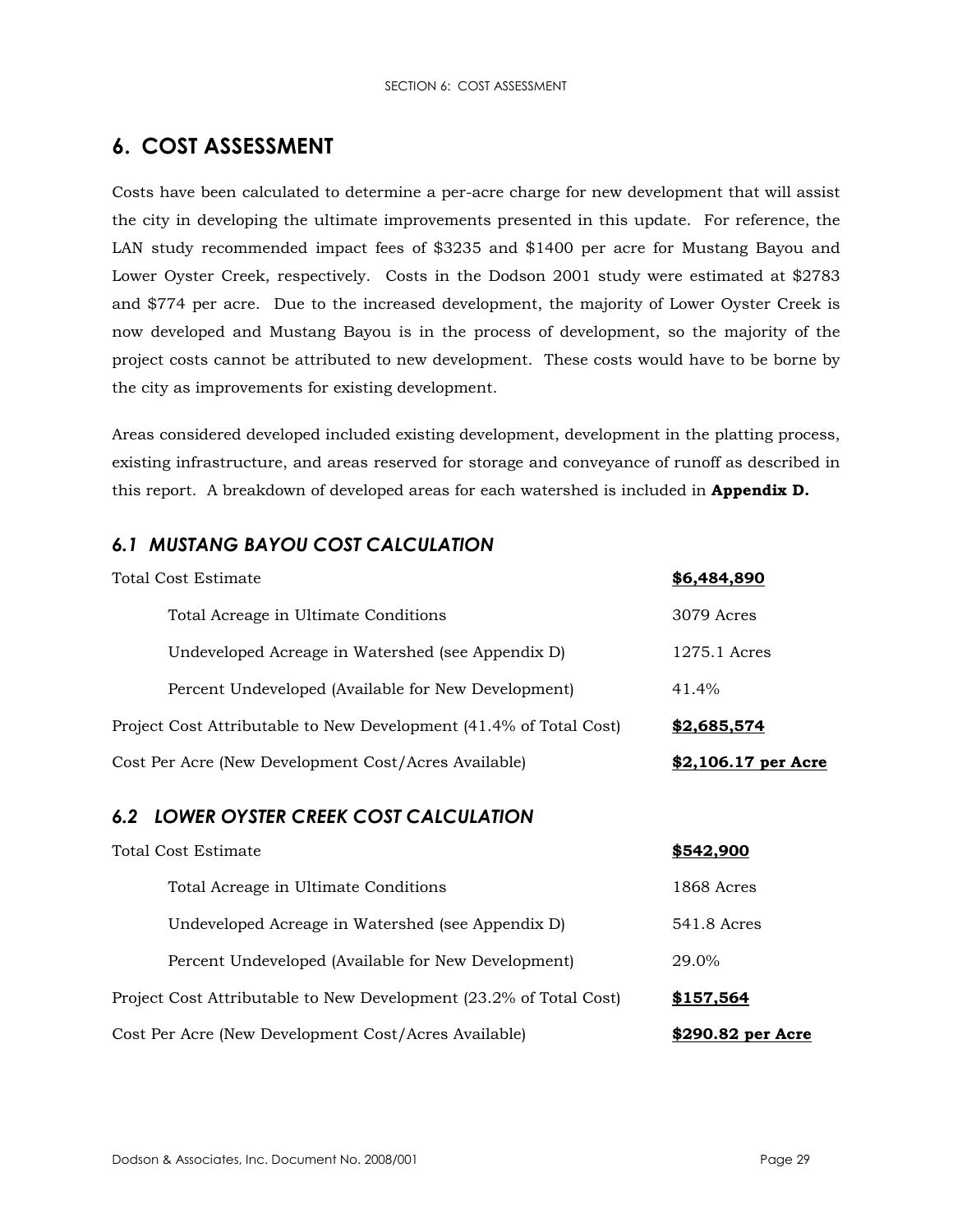## 7. CONCLUSIONS AND RECOMMENDATIONS

Based on the HEC-HMS and HEC-RAS analyses performed for ultimate conditions, it appears that the expected ultimate development within the Mustang Bayou and Lower Oyster Creek watersheds can be mitigated as described in this report. The total estimated cost associated with this project is \$6,484,890 for Mustang Bayou and \$542,900 for Lower Oyster Creek. A cost assessment (or impact fee) of \$2,106 and \$291 per acre of new development could be applied to the Mustang Bayou and Lower Oyster Creek watersheds, respectively, in order to fund a portion of this plan. This cost assessment would cover the percentage of the total project costs attributable to new development in each watershed, but is only a fraction of the project total cost, which would have to be borne by the city as part of a capital improvement plan.

Further study will be required as the watersheds develop in order to determine the incremental changes in peak flows due to each development and when necessary improvements and modifications will be required to be installed in order to compensate for these incremental increases as noted below.

## 7.1 INTERMEDIATE PLAN

No intermediate implementation plan was developed for this project. Construction of any of the channel improvements in part is likely to produce impacts on downstream properties not evaluated by this study. Therefore, if an intermediate plan is to be pursued based on regional development or other programs, further detailed analysis of some combination of channel improvements and detention will be necessary. The channel improvements should be constructed in a downstream-to-upstream fashion where possible, so that the increased conveyance in the system does not impact downstream properties due to channel constrictions.